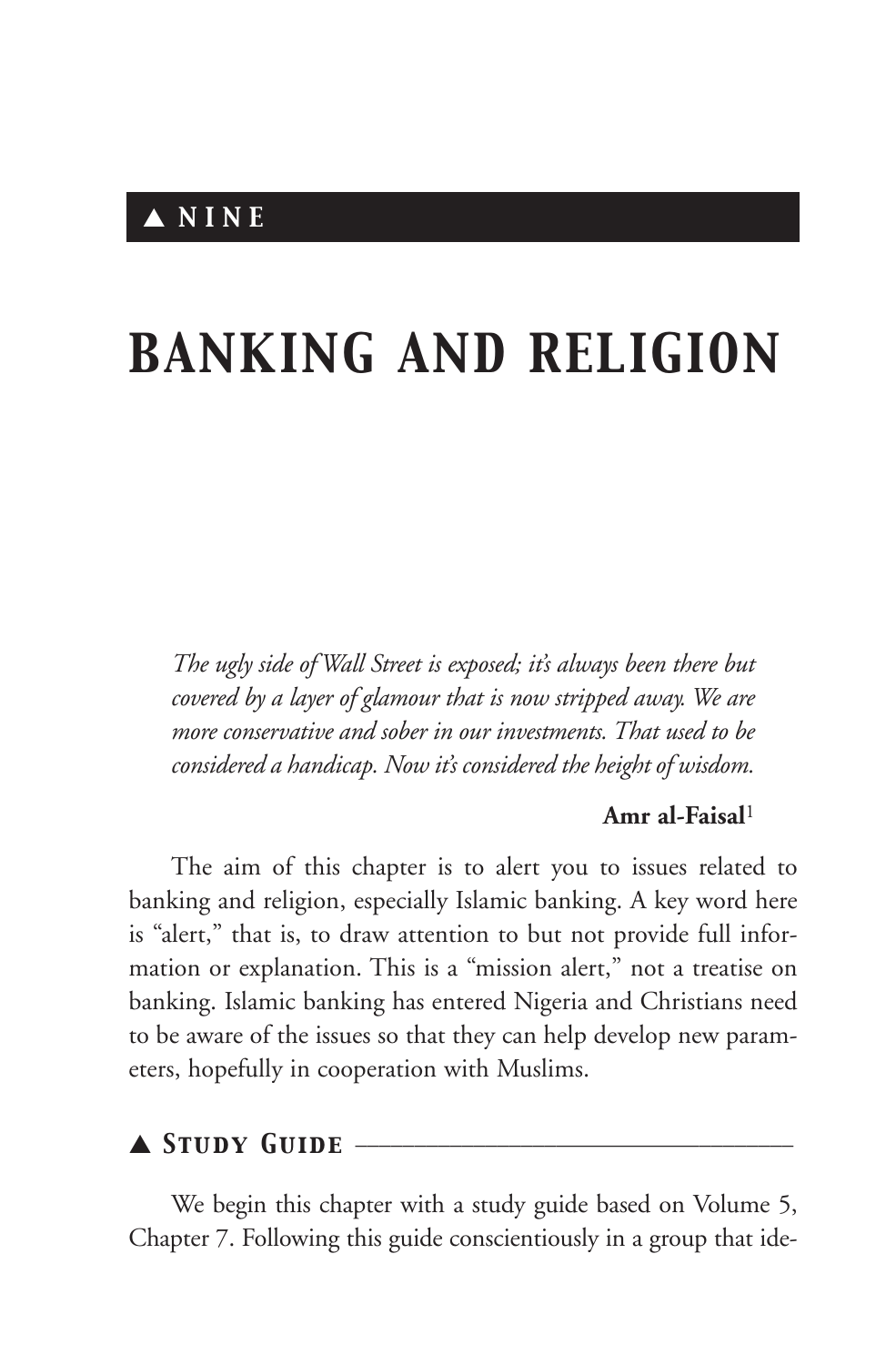ally comprises both Christians and Muslims, will sharpen your understanding of the Kuyperian-style arguments, parameters and/or proposals I present in this chapter. It is also meant to deepen your awareness of the Kuyperian approach to business in general but with a special focus on banking. The Kuyperian tradition has for over a century published an impressive body of literature, large multivolume tomes in fact, in which it struggled to develop a Christian approach to economics and business. Due to language limitations they are mostly in the Dutch language—, Nigerians are not familiar with this literature. I am happy to now make you aware of an increasing number of significant Kuyperian publications that have been published in English over the past few decades. You find references to them scattered throughout this volume as well as in Volume 5, Part 2. <sup>2</sup> Christians, caught in their semi-secular web, have almost instinctively accepted the secular capitalist system introduced into the country, seldom, if ever, giving any *Christian* thought to it. Muslims are aware of the secular nature of this economic system and often advocate Muslim alternatives, usually without being specific.

# *Study Guide 13 — Economics and Business* 3 **(Appendix 105)**

## ▲ *Islamic Banking System*<sup>4</sup> \_\_\_\_\_\_\_\_\_\_\_\_\_\_\_\_\_\_\_\_

Colonialists found a viable legal and economic system in place in what became Northern Nigeria. The British undermined the sharia legal system and largely replaced it with foreign British Common Law. In various places in this series we have heard the opinion of experts who insist that an alien legal system can never work successfully and that it leads to oppression and legal disaster, but see especially the next chapter. That is indeed what happened, but not only in the legal world. Ibrahim Sulaiman explains that the same process took place in economics. The British replaced the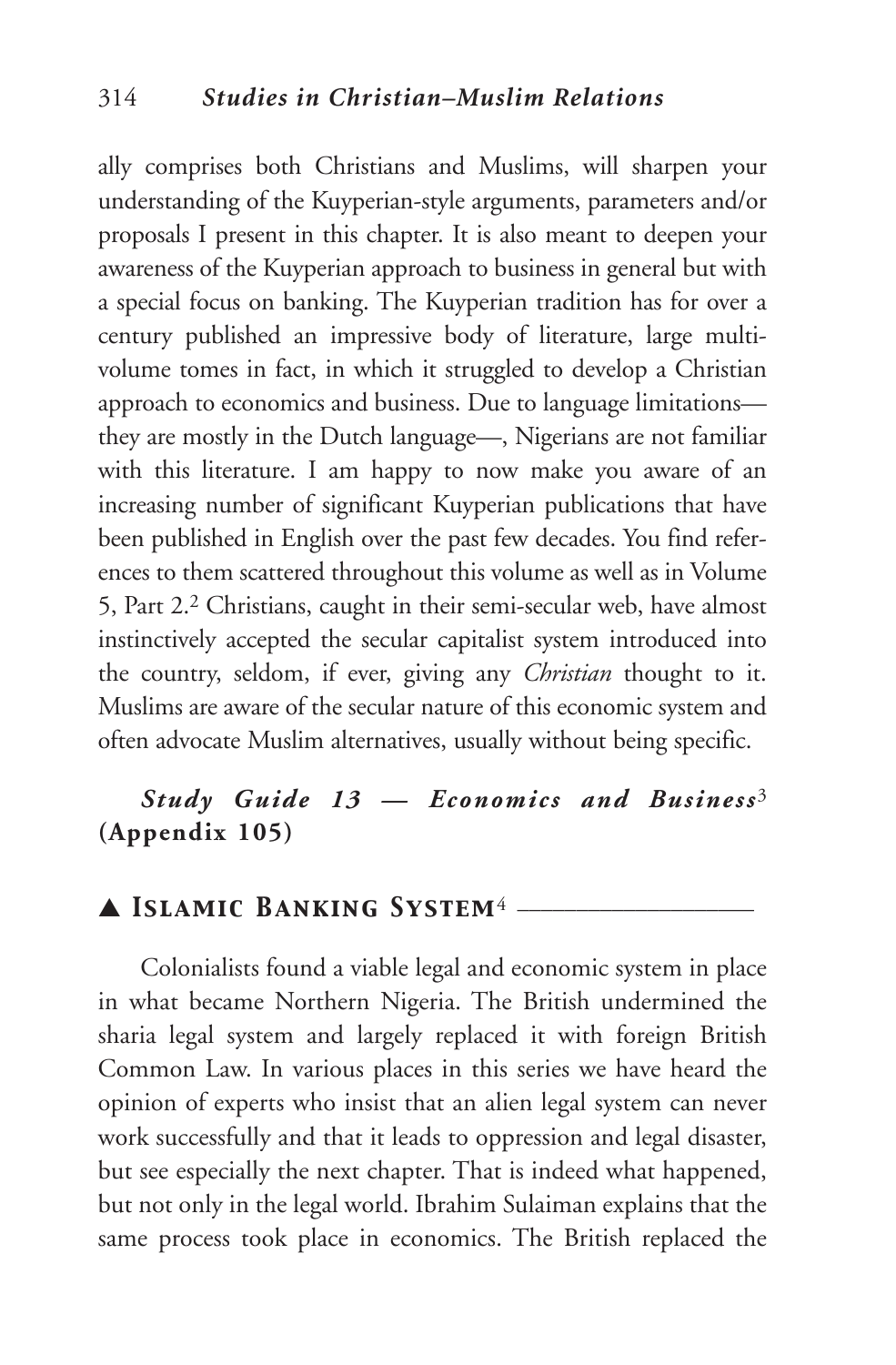indigenous Muslim economic system with capitalism. Among the educated elite with their colonialized mentality, the Muslim approach to economics was slowly forgotten. He wrote, "If Nigeria does not know the nature of the Islamic economic system, then she has an obligation to learn it with a view to applying it. Ignorance of a system which still influences the lives of the majority of this nation's people is an unspeakable national disgrace. Must anyone be surprised that Nigeria has sunk into an economic disaster?" Please turn to Volume 4, Appendix 6, where Sulaiman argues for Muslim corrections to Nigeria's economic system. Among others, he proposed that *Muslims must create a Muslim banking system.*<sup>5</sup>

Islamic banking is infused with a different spirit from that of secular Western banking. The difference that catches the attention of most is its alleged rejection of interest. Craig and Marc Kielburger tell us about a Canadian Islamic financial institution, Ansar Cooperative Housing Corporation in Toronto, that holds that "maximizing profits is not the most important. Charity and social responsibility are part and parcel with the bottom line." Chairman Pervez Nasim explains, "The whole Islamic concept of finance is sharing the risk and benefit together. This is a community organization." "If there is a genuine need, it is our responsibility to help. As human beings we have to look after each other and help each other."6 There is an ethical dimension in Islamic finance that is missing in the capitalism of our day.

How can Christians argue with ethical or socially responsible banking of Islam and prefer the secular raw bottom-line approach that ignores God and His law? It is a shame that the Christian community has bought into and promotes the secular banking system with its harsh bottom-line standards. It is the system that currently in the USA repossesses the homes of the victims of mortgage policies that were basically traps for the unaware, leaves them without a roof over their heads and has sent the rest of the world into a destructive economic downward spiral.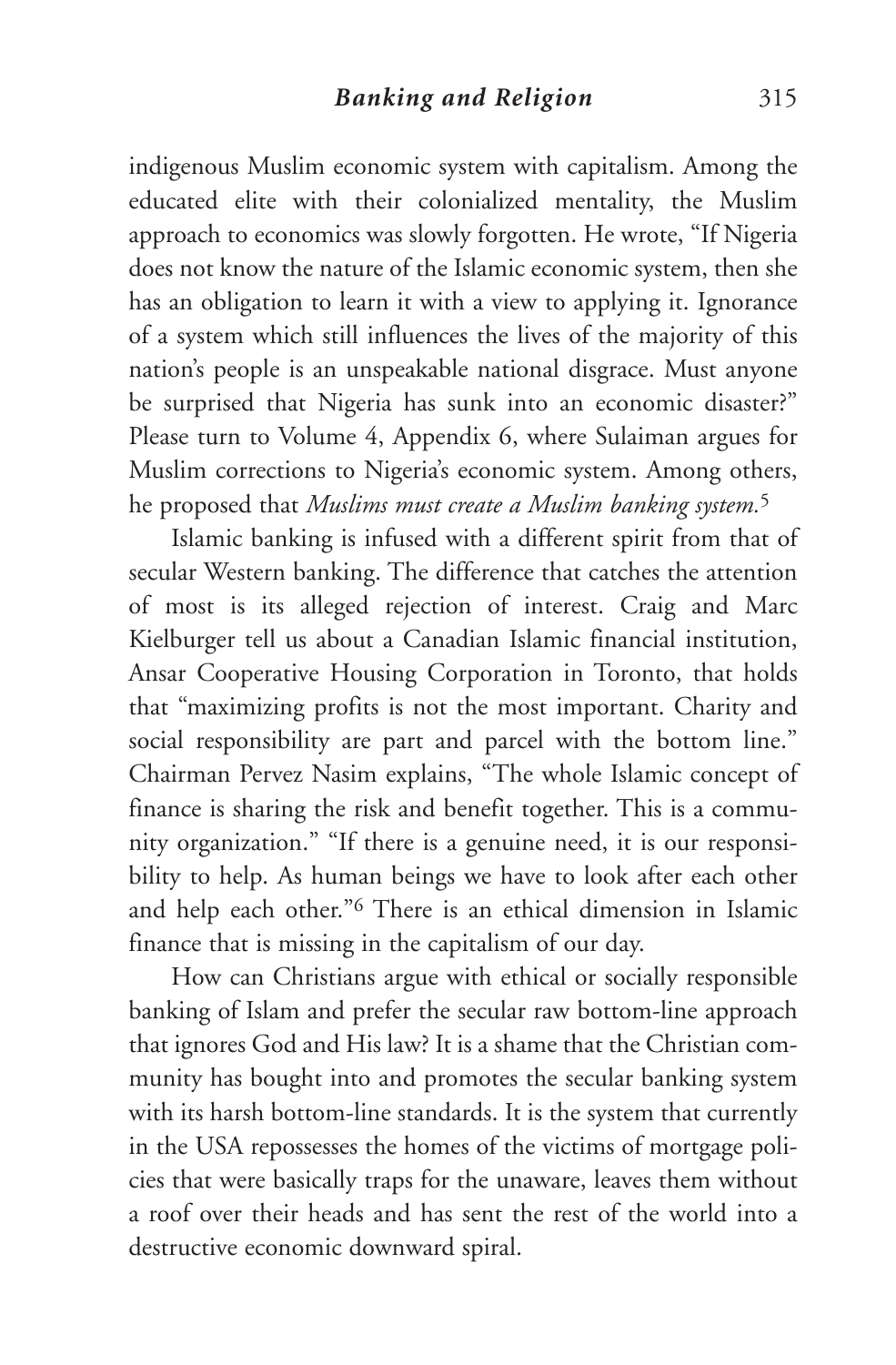#### 316 *Studies in Christian–Muslim Relations*

I am also aware that the application of sharia has caused its own serious economic derailment in some cases, as in Pakistan. <sup>7</sup> But that was the literal sharia of fundamentalists. It would appear that Farzana Hassan, President of the self-described secular Muslim Canadian Congress (MCC), had a fundamentalist approach in mind in her analysis of Islamic banking. She wrote, "Islamic Banking is nothing more than an attempt by *Islamists*, with backing from Middle Eastern financial institutions and their Western partners, to scare Muslim Canadians into believing that they should pay more to the banks and demand less in return as an act of religiosity."8 One of the questions underlying this entire chapter is whether that is all there is to it. The call for banking reformation I am making in this chapter is based on the dynamic reading of sharia merged with a Kuyperian approach. 9 That is a totally different ballgame.

*Christians can learn from Muslims at this front. It may be better to say that Muslims can remind Christians of Biblical principles that they have forgotten during the process of their secularization. Christians need to rethink the entire economic/banking sector in the light of the Bible and their historical experience with secular banking. Christian bankers in Nigeria should develop a more Christian approach to the system and experiment with appropriate Christian principles in a practical way by establishing (a) Christian bank(s). They may find they end up closer to Muslim banking than they had expected. Some Christians may wish to go farther by trying to co-operate in developing (a) bank(s) that fit(s) within the parameters of both religions.*

It is really amazing that Christians can feel at home in the secular banking system but outright reject the principles of Islamic banking. It is only the blindness of secularism and the anger of Christians at their Muslim compatriots that prevents Christians from acknowledging the positives of such a religious and humane approach to finance. We must get over both of these.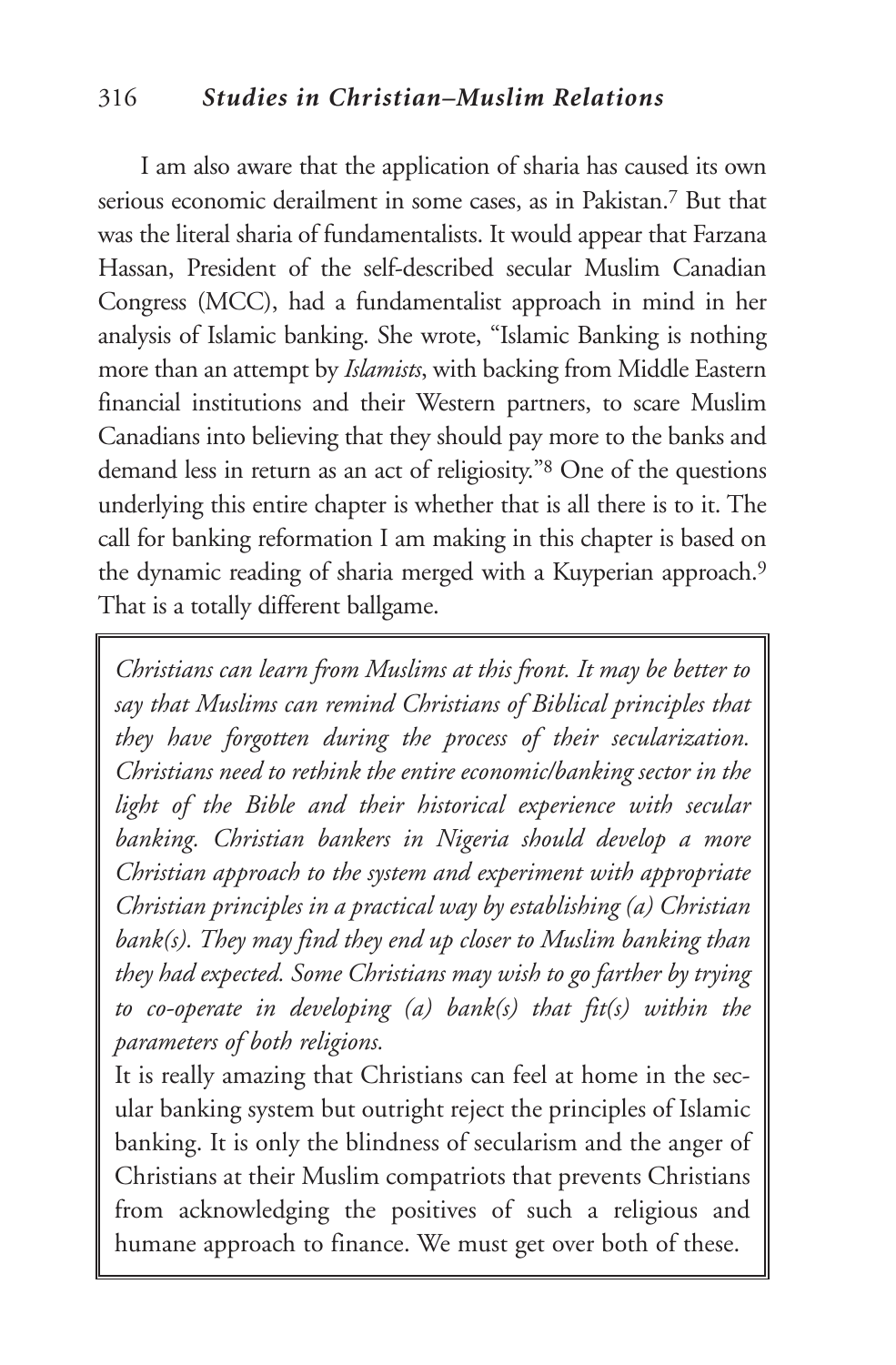*I have previously proposed that any Christian-Muslim dialogue or arrangements have to exclude militants. Hassan seems to claim that all Islamic banking is Islamist. That is an issue that needs serious consideration before we adopt such banking. Could this be true for Nigeria as well?*

## *1. Attitude Shifts towards Interest*

Both Christians and Muslims must be aware of the widening horizons of the global *ummah.* <sup>10</sup> Like today's Islam, it is widely held that pre-Reformation Western Christianity opposed interest and classified it as usury on basis of economic circumstances of the day. The accuracy of this picture is doubtful: It is not nuanced enough. In his chapter on "Western Europe before Islam," Henri Pirenne (1862-1935), a Belgian described by his translator Frank D. Halsey as "one of the greatest authorities in the field of medieval history,"11 explained that "the Church, it is true, constantly forbade clerics, and even laymen, to charge usurious interest. However, both Christian and Jewish merchants commonly lent at interest. In fact, under some regimes it was considered lawful. "Everybody lent money at interest." Even bishops paid interest. <sup>12</sup> During the Middle Ages, Venetian merchants borrowed money at interest as high as twenty per cent, even though by this time the Church had adopted an ascetic attitude that made her very suspicious of commerce.13 It would appear that though the official Church, the institute if you will, had become negative towards interest due to an increasing asceticism, but the Church organism, the members, used it rather freely.

It is widely understood that it was the reformer John Calvin who helped dissolve the ecclesiastical cloud over interest by initiating a more positive attitude towards the practice on basis of a more liberal, contextual and historical reading of the Old Testament. Over time, it became commonly accepted by all Christians, including those unhappy with the Reformation!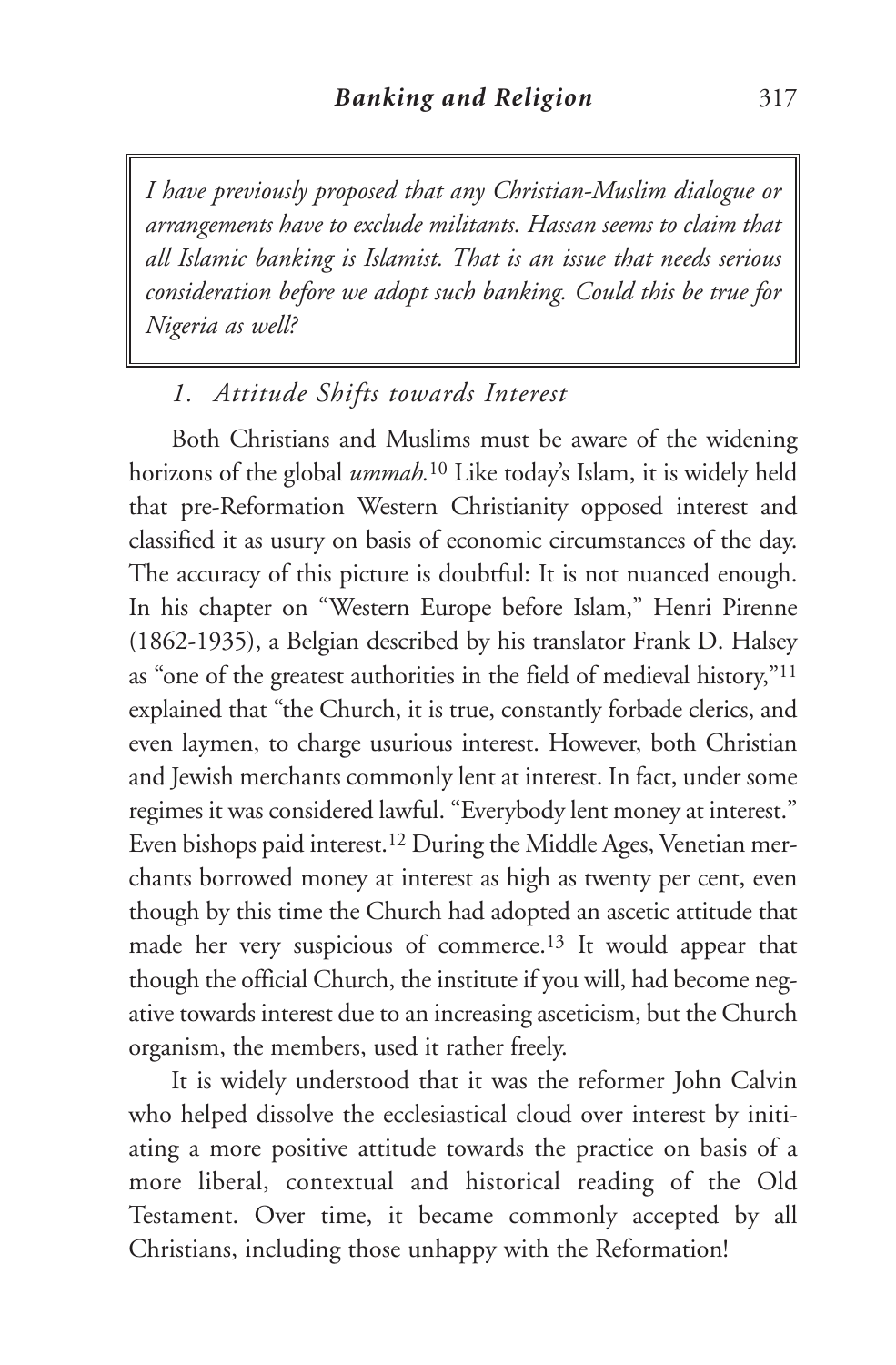There is a move in that same direction among Muslims today. In 2002, the Islamic Theological Research Committee of Egypt's Al-Azhar Institute, "seen by many as the philosophical centre of the dominant Sunni strand of the faith, has voted 21- 1 to approve fixed interest rates." Sheikh Saber Talaab, head of the research committee secretariat, reportedly explained, "So long as we do not go against what is written (in the Koran) or the Sunna (Islamic tradition)…." Besides, it was argued, "The decision was necessary. Religious jurisprudence means change, and it is illogical to remain frozen while the world changes around us." "We have a clear conscience." I have argued several times in the course of these chapters for a more liberal and historical reading of the Qur'an and other main Islamic sources. Well, this change appears to be the result of this more traditional cum liberal reading.14

So, things are not as frozen and fixed as the literalists would have us believe. Before painting all Islamic banking with one broad brush, we remember that, far from being a monolithic affair, the picture is one of diverse approaches based on dynamic interpretations of Islam and sharia according to local circumstances, meaning that there is room for innovation and change. The writer of the article from which the material in this paragraph is derived wrote about a report on Islamic banking. It "focuses on the role of *Fiqh* (Islamic jurisprudence), which is based on interpretation of the Koran, and secondarily, on *ijma* (consensus)." This approach "offers a lot of room for innovation, particularly with regard to Islamic rules that prohibit elements of financial transactions that are important for the banking industry to grow, prosper and connect to the global economy."15 We have again stumbled on the issue of a liberal dynamic interpretation of Islam's basic documents that is a prerequisite for viable Islamic banking.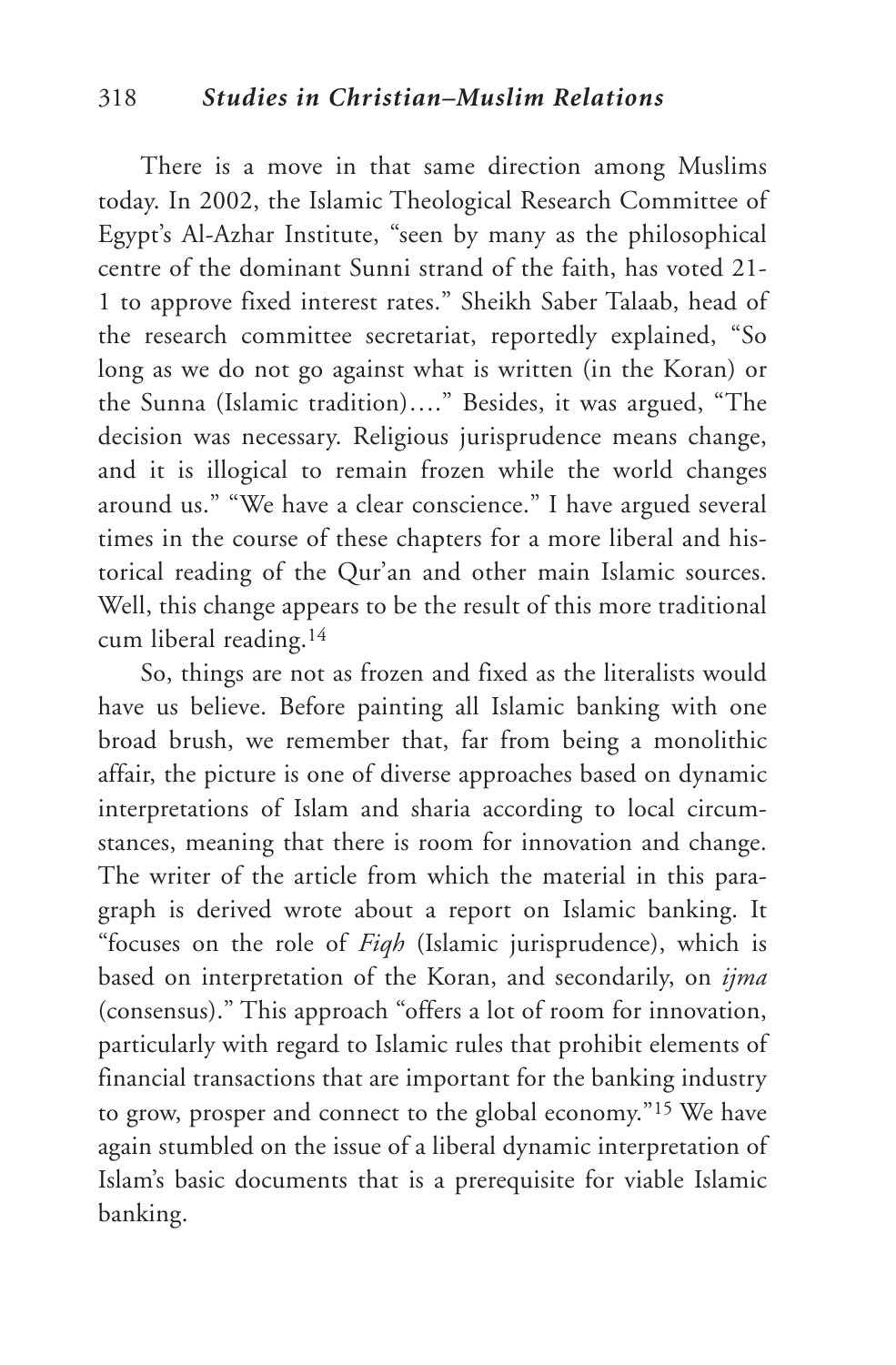*The point here is that Muslims have greater leeway to negotiate with Christians in Nigeria at this front than some allow. I advise both to take advantage of the new and wider vistas developing within Islam.*

## *2. Sharia, Islamisation, Terrorism*

There are many Westerners, including Christians, who look at the proliferation of sharia banking in the West with Cold War eyes. They see an ever-advancing Islamic bulldozer that they fear will eventually take over the banking and business sector along with the rest of life. Hence, sometimes without doing any careful analysis as to its merits and demerits, they simply condemn it and implicitly put their stamp of approval on the secular banking establishment.16 The attitude of these Christians is as astounding as the shamelessness of capitalism's economic captains and as amazing as the failure of the US Government to monitor these developments before they unfolded. Blindly prefer *that* kind of raw secular system over a system that puts ethics at the front, ethics, moreover, that show affinity with Christian thought?

Patrick Wood, founder of an online magazine, *The August Review,* published a long harangue that begins with a Biblical quotation. Then comes a description of sharia and its banking system, all in a spirit of the crudest hostility. Then the story about howWestern banking systems are incorporating sharia into their operations. And then the clincher: "International bankers have long ago proven themselves to be completely amoral when it comes to money. They bankrolled the Bolshevik Revolution in 1918 just as blithely as they bankrolled Hitler in the 1930's."17 And this "Christian" prefers that raw amoral system to one that has some ethical balls?! Without any responsible analysis and comparison? It really is unbelievable. If I did not believe in "miracles" before, Wood has just forced me.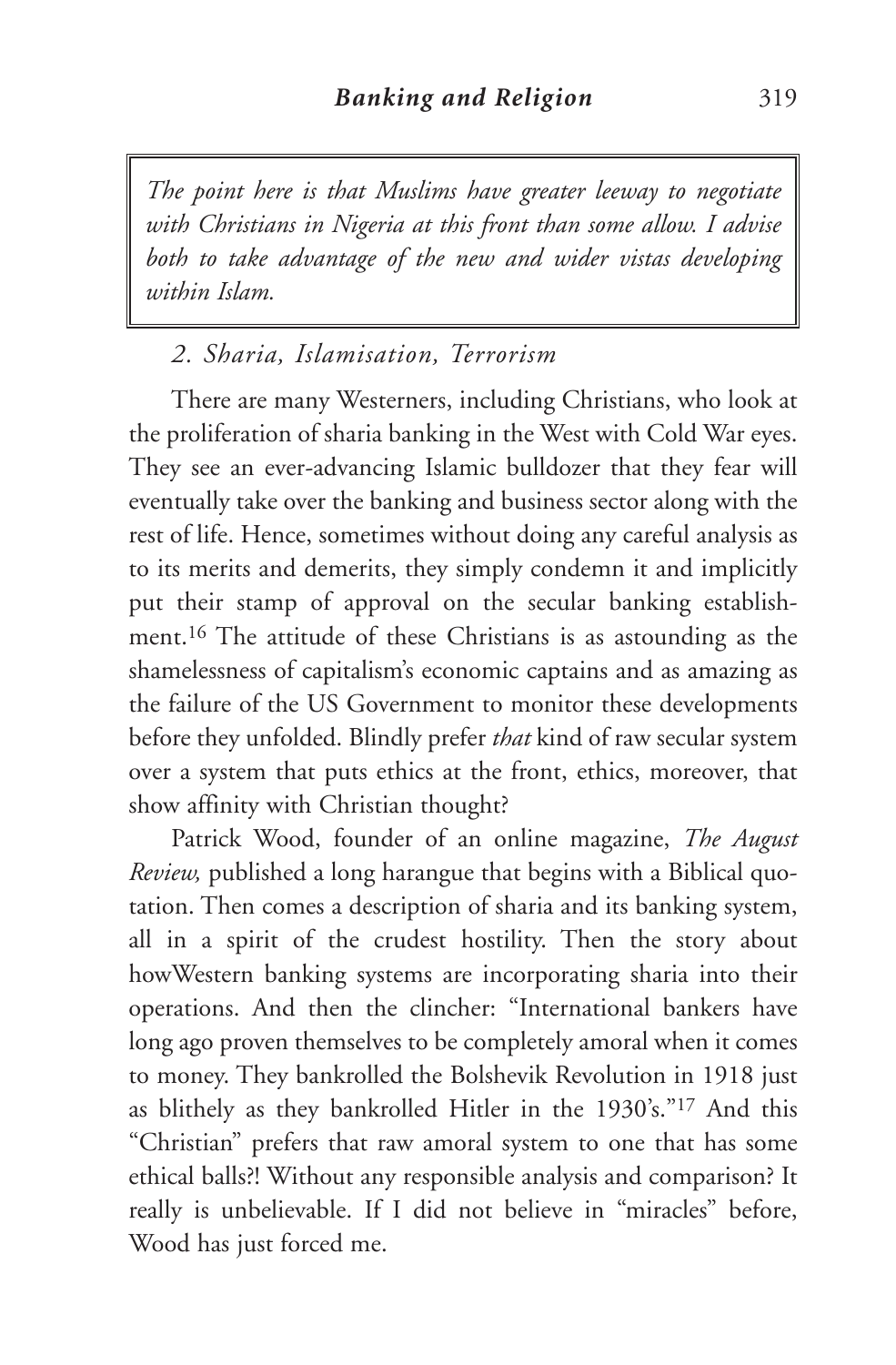#### 320 *Studies in Christian–Muslim Relations*

True, Wood did allege connections between sharia banking, Wahabi school of Islam and even terrorism. Initially I was instinctively inclined to doubt that, given his wild kind of presentation and the merger in process with the Western banking systems. Surely, I first thought, Western banks would be aware of such connections and guard against them. Upon second thought, if Western banks supported the Bolsheviks and the Nazis, what would prevent them from supporting today's terrorists? If the bottom line is not ethics or service but money…. Wood totally puzzles me. If he rejects sharia banking for their connections with terrorism, why would he support the "amoral"—his own term— Western system that had similar terrorist connections in the past if not in the present? Things just don't add up!

Then there is Brigette Gabriel's article about the US sponsoring a forum featuring sharia banking.18 A number of the participants are said to have terrorist and/or Wahabi connections. "Sharia banking was created by radicals like Sheikh Qaradawi, a terrorist who…is banned from entering the United States and Great Britain. Who…leads international Islamic finance agencies. How does he describe sharia finance? 'I like to call it Jihad with money, because God has ordered us to fight enemies with our lives and our money.'" She strongly warns against the infiltration of sharia into the Western system. "The Trojan horse is within our gates," she ominously warns and promises that her organization will soon publish a video outlining a programme to oppose further spread of this threat.<sup>19</sup>

Remember the Qaradawi statement about Islamic banking and *jihad.* Sam Solomon, a converted Arab imam, urged his listeners,

*to rethink the idea that the concept of "jihad", or "holy war", involves only guns, bombs, and killings. "The Koran", he said, "urges Muslims to not only wage jihad with their bodies, but also with their finances." And he warned that what he called a "financial jihad" is well underway, with "Islamic banking"*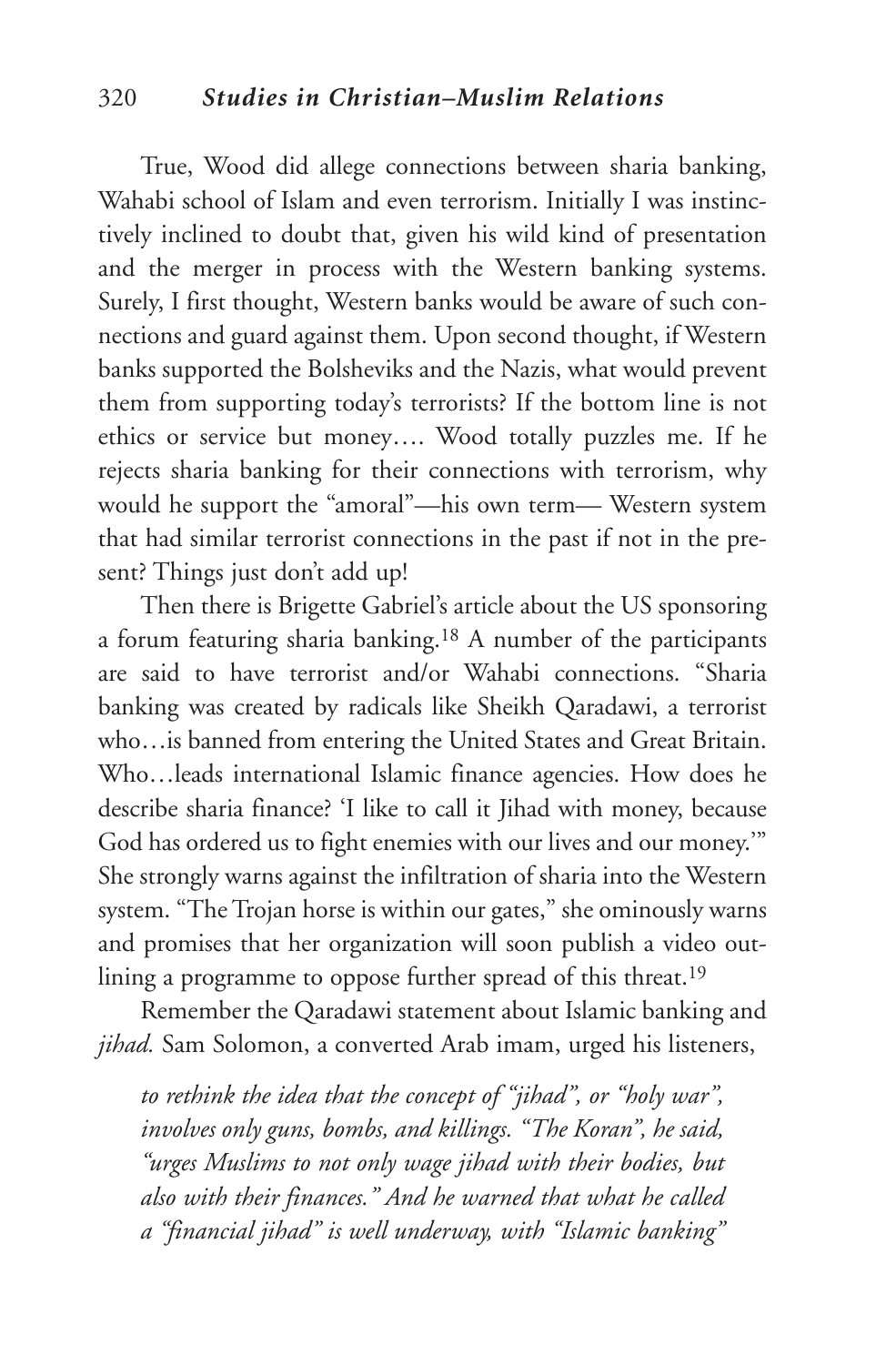*now being commonly accepted in Europe, and with a near wholesale ownership takeover of major financial institutions such as Barclay's Bank, Lloyds' of London, and other major financial institutions overseas.*<sup>20</sup>

Solomon's statement immediately leads me to the question, "but what of *Christian* finance? Is that not meant to be used in God's mission in this world? Not merely the little tithe Christians like to talk about but the entire range of finance? Well, remember our earlier discussion of Solomon's embrace of Christian dualism. We cannot expect much better from him. His dualism leads directly to his embrace of secular banking and rejection of the Muslim approach without further thought.

On the other side of the fence is Ron Terrell of the Naval Postgraduate School at Monterey, California, who did a 93-page study of the subject under the title, "Islamic Banking: Financing Terrorism or Meeting Economic Demand." Here is the relevant part of his abstract:

*This thesis investigates the recent world-wide rise in Islamic banking. In doing so it (1) surveys the underlying religious foundation of Islamic finance, (2) examines the attempts of Islamists to use Islamic banking to Islamize societies, and (3) assesses how countries use of Islamic banking fit into the international economic system. Drawing on this analysis, Islamic banking is finally examined from a national security perspective - is this form of finance particularly susceptible to misuse by terrorist groups? Although there are areas in the industry that need regulating and monitoring, this study ultimately concludes that Islamic banking's ties to terrorism are anecdotal. The expansion is the result of oil revenues and personal piety, and that Islamic banking can be leveraged as a means of moderation and enfranchisement when advanced free of an Islamist agenda.*<sup>21</sup>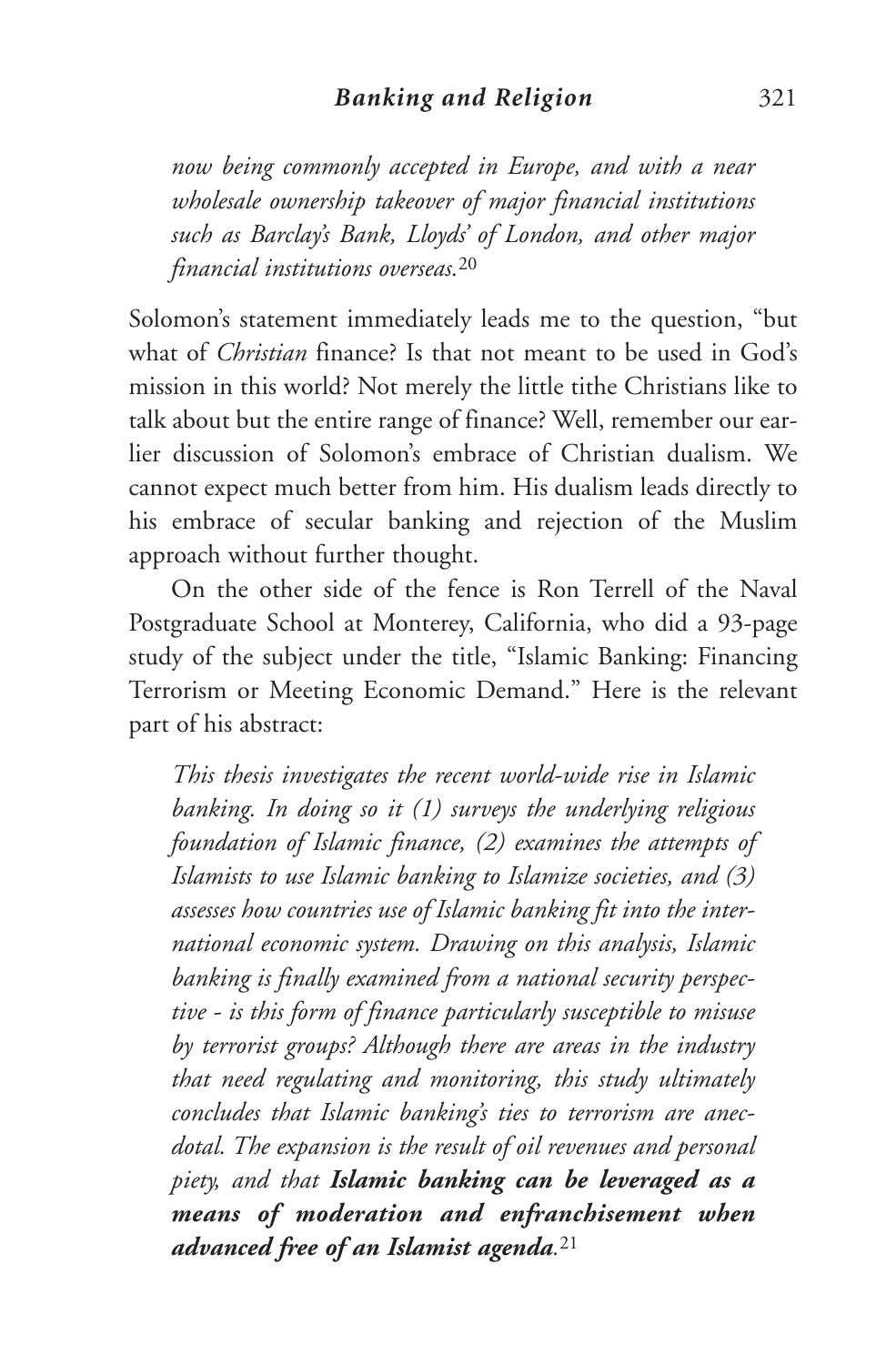#### 322 *Studies in Christian–Muslim Relations*

The question of links between Islamic banking and terrorism is a serious one. Wood's entire article gives the impression of wild shots and innuendoes that do not build confidence. Nevertheless, it needs to be answered, because Woods, Gabriel and Sookdheo,<sup>22</sup> are by no means the only ones to make the charge, but they leave the impression that *all* Islamic banking is Islamist and terrorist related. I have high regard for Sookdheo, but he has long ago dedicated himself so totally to fighting Islamism and has practised it so vigorously and so long, that I am not sure he can muster the necessary objectivity needed for such a study. At the same time, his revelations supported by Muslim quotations are too authoritative and convincing to cast aside. I do not regard Terrell as the final word. Based on Sookhdeo, I believe the connection is more than anecdotal. At the same time, I support Terrell's notion that Islamic banking, *when pried loose from the Islamist agenda,* might become a vehicle for Muslim moderation and for Christian-Muslim cooperation in Nigeria.

Especially on basis of Sookhdeo's treatment of the subject in the "Inset" below, I have come to suspect that much if not most of Islamic banking has ties to the world of militants and terrorists. Those ties must be broken or the institutions concerned shut down. Zero tolerance.

*Until it is proven otherwise, Nigeria should be extremely cautious and ensure that the development of sharia banking is not part of the Islamist plot towards domination. As Communism was outlawed, so should every movement or organization having any connection with Islamic militancy and terrorism, including banks, sharia or otherwise—be outlawed and shut down.*

At this point I need to make a few comments on the ideas and attitudes found in this section, for there are other considerations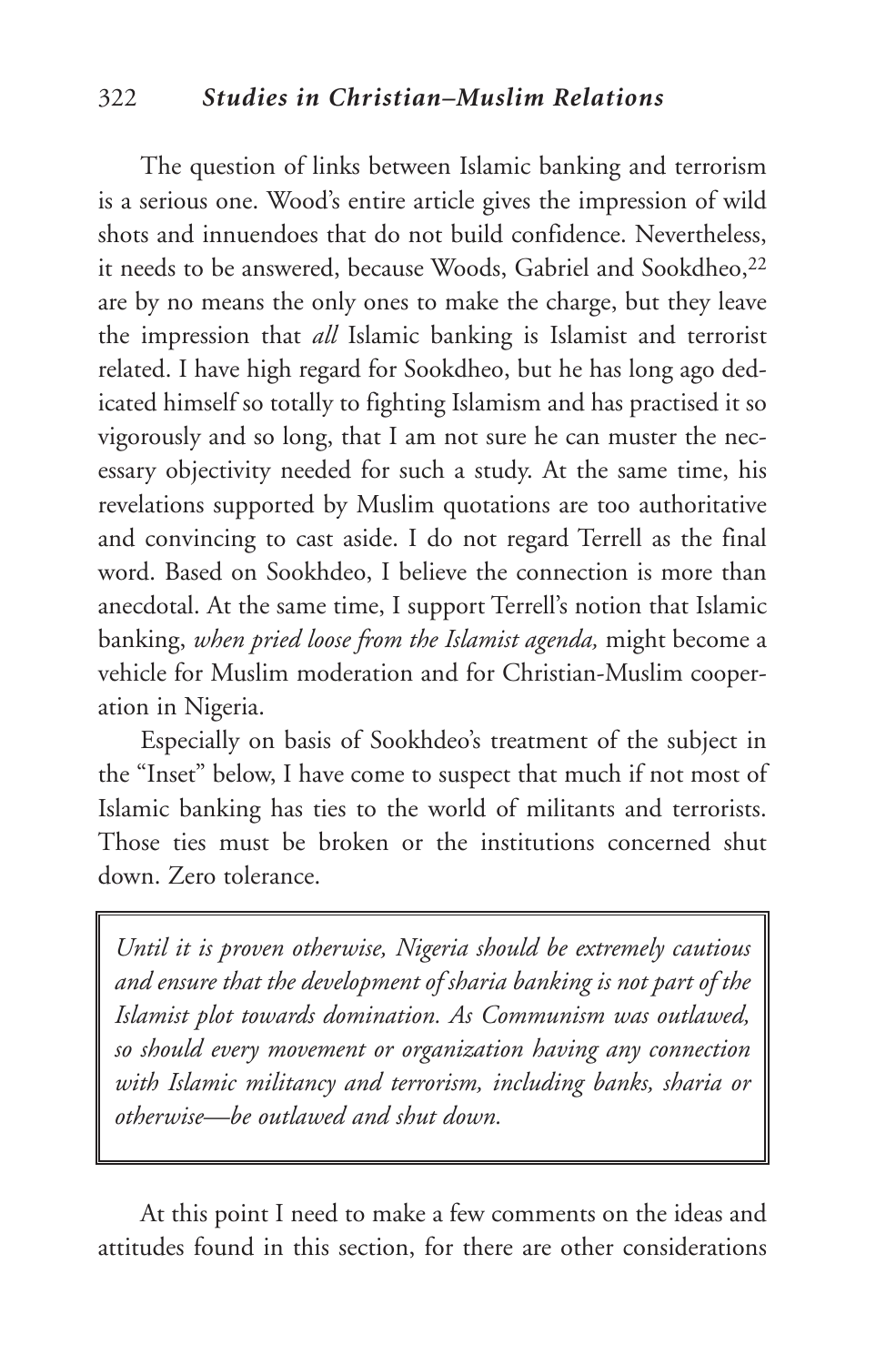that play a part as well, some of which make things more complicated for us. First, there is the fear that Islamic banking will take over our traditional Western system. Not only a fear, but an ascription of evil intent and purpose. Many arguing along these lines are shareholders in Western banks and other corporations that do exactly the same thing—they engage in buy-outs, mergers and hostile takeovers everywhere in the world.23 We have "cocolization" and "maccification" penetrating everywhere.24

*So, why may Westerners creep and crawl into and penetrate other cultures economically, but Muslims may not? Is the one less evil than the other? Which is the more evil? On what basis do you decide? Christians, weigh the issues Christianly.*

How can Christians defend these secular banks, the very banks who in America, the headquarters of many of them, have just now been exposed with their vicious predatory trapping of ordinary gullible people with their carrot of low interest—only to come out with the stick of eviction? Not to speak of the incredible temptation of easy money via the credit card racket with their extremely high interest rates! Though Islamic banks may try to bypass some of their Islamic restrictions, if they follow the spirit of Islam, situations we now find ourselves in may have been prevented. Islamic banks actually have ethical standards. On what basis do Christians defend these Western banks? That is to say, on what *Christian* basis?

Islamic banking is described as *jihad.* Of course, the meaning of *jihad* varies greatly among Muslims; it can be violent or peaceful, communal or personal, political or spiritual. In any case, one of its meanings is the expansion of Islam through economic and political channels and through *da'wah*. Again, that is exactly what the West has done in a two-pronged manner. It has done so with her secular colonial push through which she expected the "primitive" non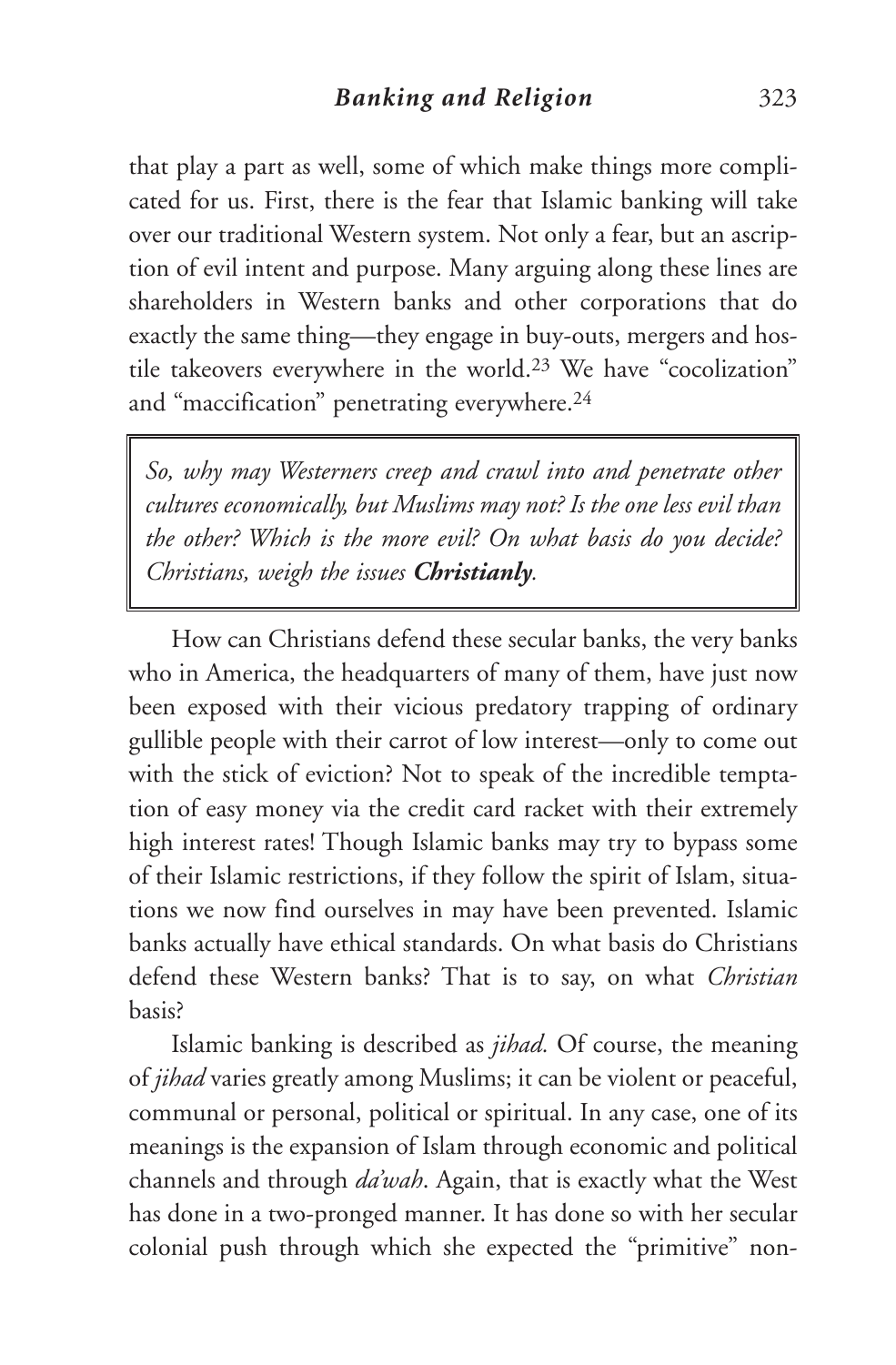Westerner to gratefully accept Western largesse, including both their way of thinking and working. Pre-colonial structures were all changed and often badly distorted. They were expected to become "rational" and democratic like us!<sup>25</sup> The West has also done so through missionaries, of which I am one.26 If the West has the right to send both secular and Christian missionaries, then who are we to deny Muslims the right to do their mission thing, whether through economics or Muslim *da'wah?* If we made them unhappy with our impositions, should they worry if we are unhappy with theirs? Remember the goose and the gander? Or is that expression not valid when the shoe is on the other foot?

In Kuyperian thought, banks are meant to serve people according to the standards of the Kingdom of God as outlined in the Bible and as learned through experience. Yes, Kuyperian thought turns banks into Kingdom institutions. As Muslims use them for purposes of *jihad* and *da'wah*, Christians are to use them as instruments of the Cultural Mandate in the economic sector. Remember the terminology of brake and engine in earlier chapters?

Some questions and challenges are in order. On what basis do you reject Islamic banking but support the predatory secular system of the West? Do the latter even *pretend* to reflect divine standards, let alone practice them? A Christian objecting to mixing banking and religion is likely infected with the virus of semi-secular dualism. Christians generally support pluralism and tolerance. That should mean, among other things, that we allow a variety of economic institutions. We advocate freedom of religion, but only private religion? Only the stuff you do at home and in church? Not in banking? I realize that secular readers may stand aghast at this paragraph, but it is high time for Christians to wake up from their shameful secularized religion.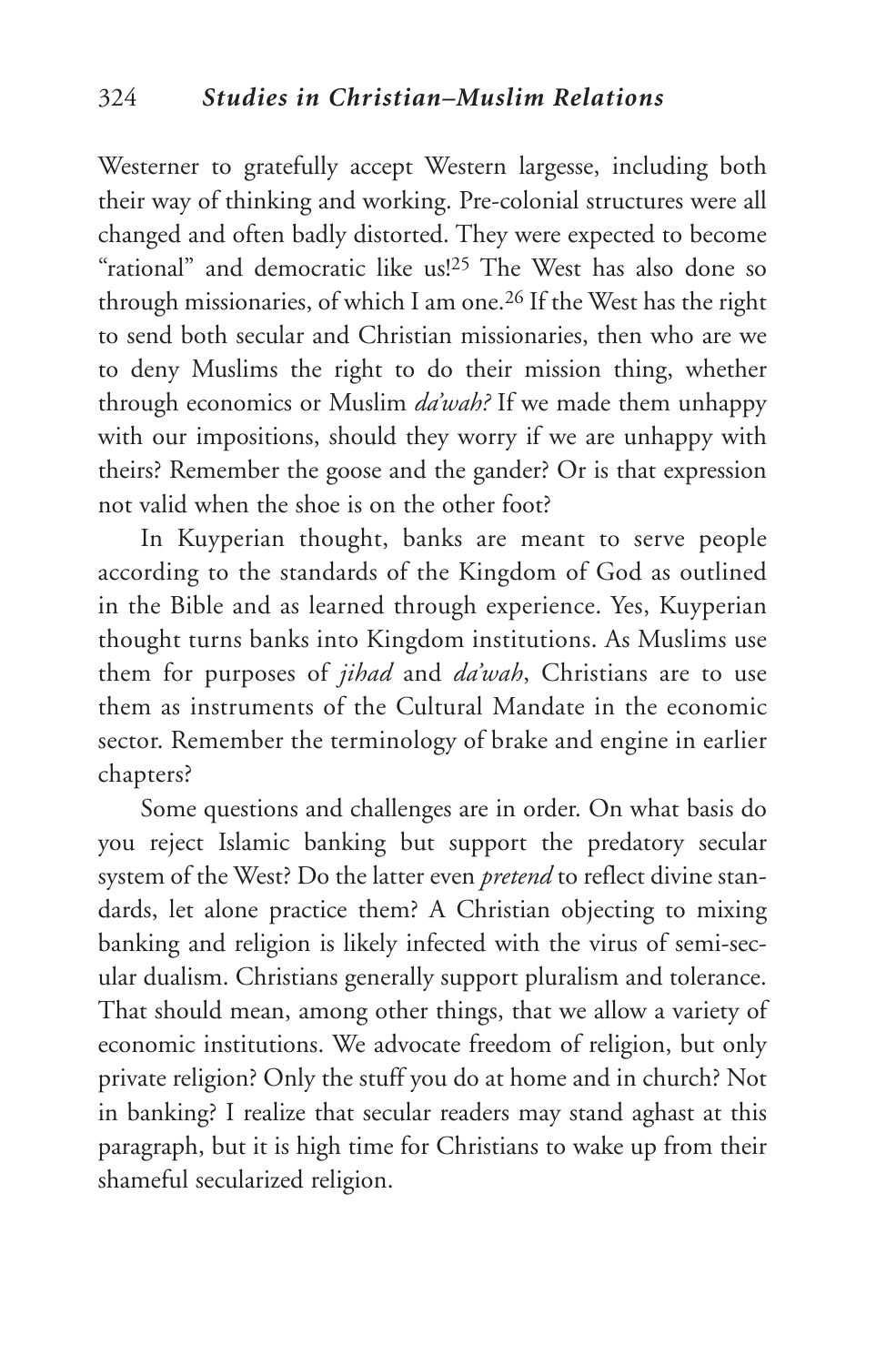*However, I do repeat that in so far as Islamic banking is a tool of terrorists, we need to put our foot down. That we cannot accept. And should not. Ever. But is that indeed the only choice? Can Nigeria not create a clean system severed of any such connections? That's the challenge. I believe we can, especially if Christians and Muslims work at it together. A Nigerian hybrid to offer to the world! In the words of a famous President, "Yes, we can!" Let's go show them!*

Via the above box, we have slipped back into Nigeria. I will explore the issues in the box further in the section below.

### *3. Nigeria's Interaction with OIC and IDB*

The OIC and its bank, the Islamic Development Bank (IDB), have been the focus of sharp controversy between Nigerian Christians and Muslims. You may remember the heated controversy surrounding membership in the OIC as per Volumes 4 and 5, respectively giving the pros and cons of the issue.27 Though they knew better, Muslims swore up and down that these were "neutral" organizations much like the United Nations and similar regional organizations. The OIC itself stated in its 2008 Dakar Communique, "As part of our common desire to make the 11th Islamic Summit…a landmark in the embodiment of Islamic solidarity, we have shown great interest in the need to mobilize Zakaat funds in the OIC geographical area and allocate them rationally and efficiently to the needy so that such a pillar of Islam is made a vital aspect of Islamic solidarity." There is nothing wrong with such policies, but they can hardly be dubbed "neutral." Neither is anything wrong with not being neutral; in fact, that is an inescapable fact of life for any organization.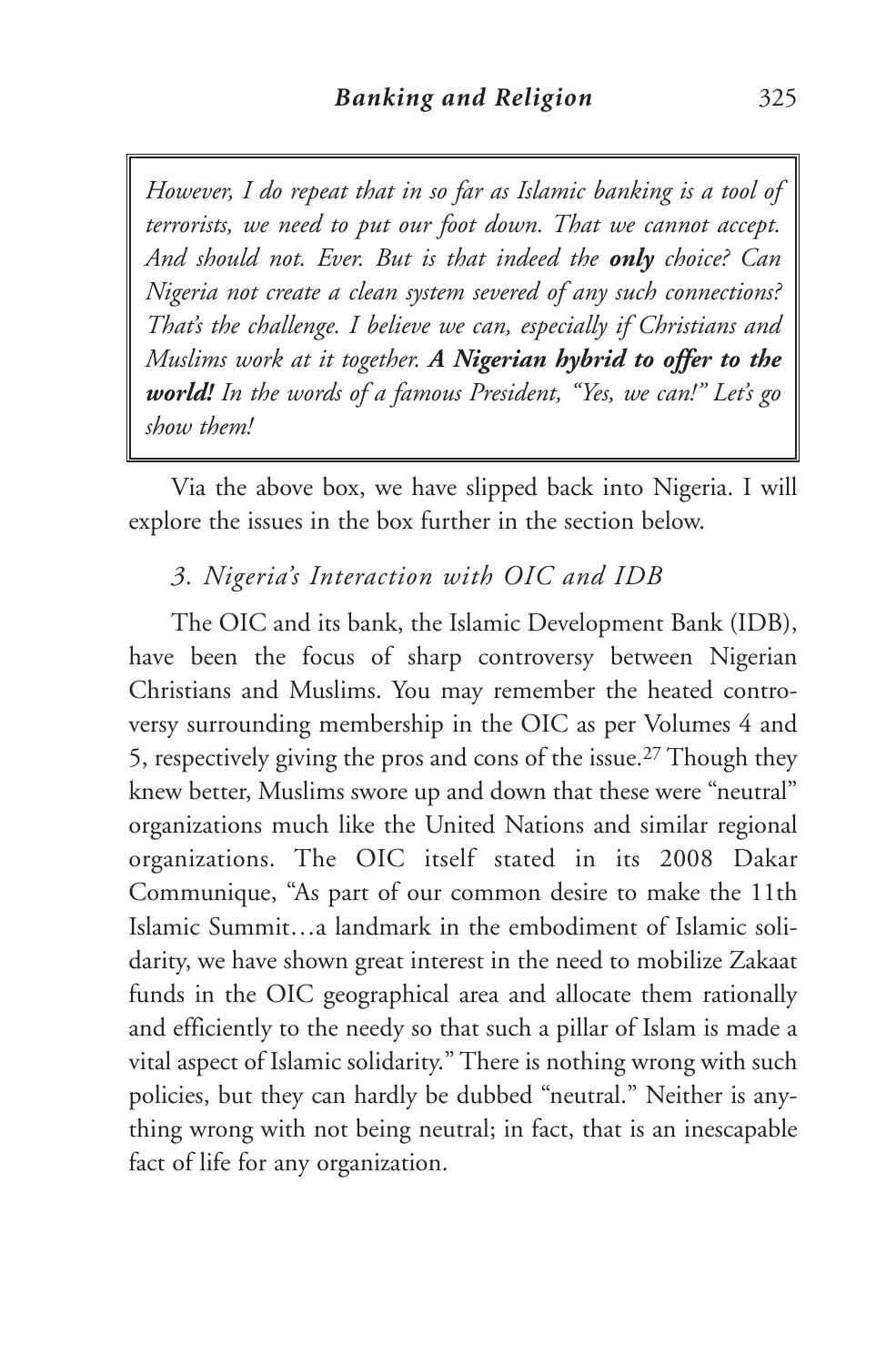*What is wrong is the pretence of neutrality. This kind of dishonesty does not help inspire confidence in their word and seriously weakens the trust needed for genuine dialogue. More so, because they had their way: Nigeria is member of both. Christians will be more wary in the future and probably resist the next Muslim move even more strongly and disregard accusations of ignorance, prejudice and other kinds of negatives as just so much nonsense. Trust once broken is difficult to mend. Renewed trust must be earned.*

Of course, secular international organizations also claim to be neutral, but theirs is not pretence so much as secular self-delusion. It is part of their worldview to think so. World Bank (WB) and International Monetary Fund (IMF) both seek to reshape their clients' economies into the capitalist mode. When you scratch their surface, you will soon see that their entire system is based on certain values and beliefs about the world, the nature of man and how we are to relate to each other economically. They are as belief/faithbased as is sharia banking, but, true to their secular perspective, they are blind to their own belief/faith component. Neutrality is indeed scarce in this world!

As to the IDB itself, already years ago, that bank had "established an account for the purpose of assisting member countries to re-orient their economic, financial and banking activities in conformity with Islamic sharia"—again, *hardly neutral!* Its Articles of Agreement state: "Being convinced…of the desirability of establishing an international financial institution which shall be development, investment and welfare oriented, based on Islamic principles and ideals, and a practical expression of the unity and solidarity of the Muslim ummah." Furthermore, its purpose is to work "in accordance with the principles of sharia"—once again, *hardly neutral.*

Before we move on, it is important to note that "excellent rela-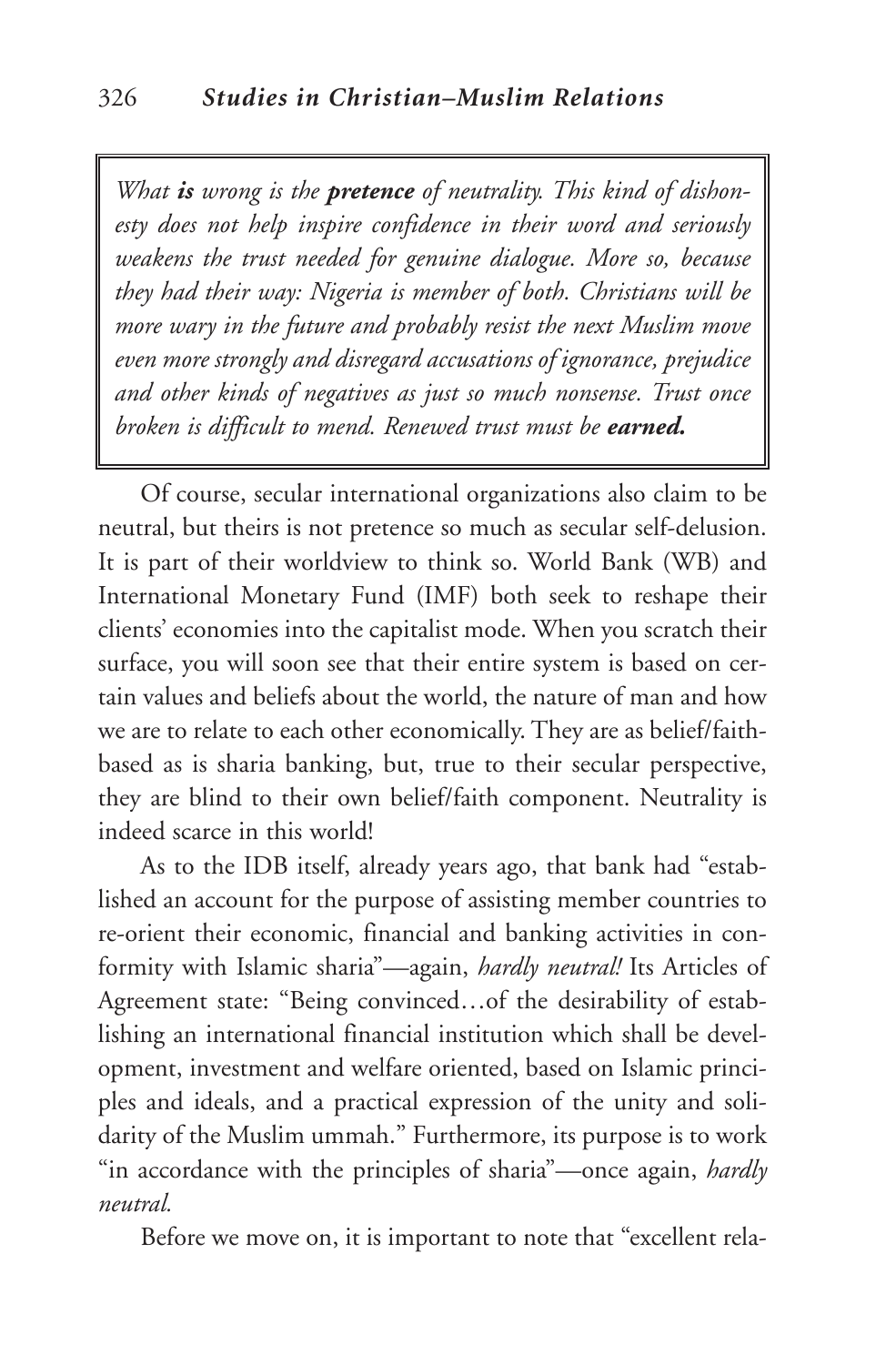tions exist as well as cooperative agreements between IDB, WB," and other international economic institutions. The Muslim nature of the Bank does not seem to demand a hostile relationship with those secular organizations. It seems to be more relaxed than some Nigerian Muslims would lead me to expect, calling for sharia while demanding a break with the West.28

Appendix 104 contains newspaper articles detailing the debates in the House of Representatives about Nigerian membership in the IDB. The discussions ran parallel to those about OIC two decades earlier. Muslims favoured membership and argued that it was not a religious or biased organization. They emphasized the benefits of membership, namely—you guessed it—cheap interest-free cash. True to their secular framework, Christians opposed the move on basis of its religious nature, which would allegedly create a clash with the Constitution. They preferred the secular banking system, the one with low secular ethical threshold. Both sides advanced the same old tired arguments all over again. Sadly, among these politicians little progress had been made in the development of a more wholistic Christian perspective.<sup>29</sup>

I told the story of the beginning of Nigerian Islamic banks in Appendix 6. This represents a breakthrough of the Islamic spirit over that of secularism. It is a typically Muslim project that integrates economics and religion. It does not charge interest, but has its own way of making a profit as explained in the appendix. Furthermore, it is a socially responsible bank that tests potential investments through an ethical grid.30

Economic or business co-operation between Christians and Muslims is not new to Nigeria. They are already working together in all kinds of ventures in both business and politics. However, it is usually a secular type of co-operation that leaves out Christian or Muslim considerations. They share a secular class mentality that overrides all other considerations.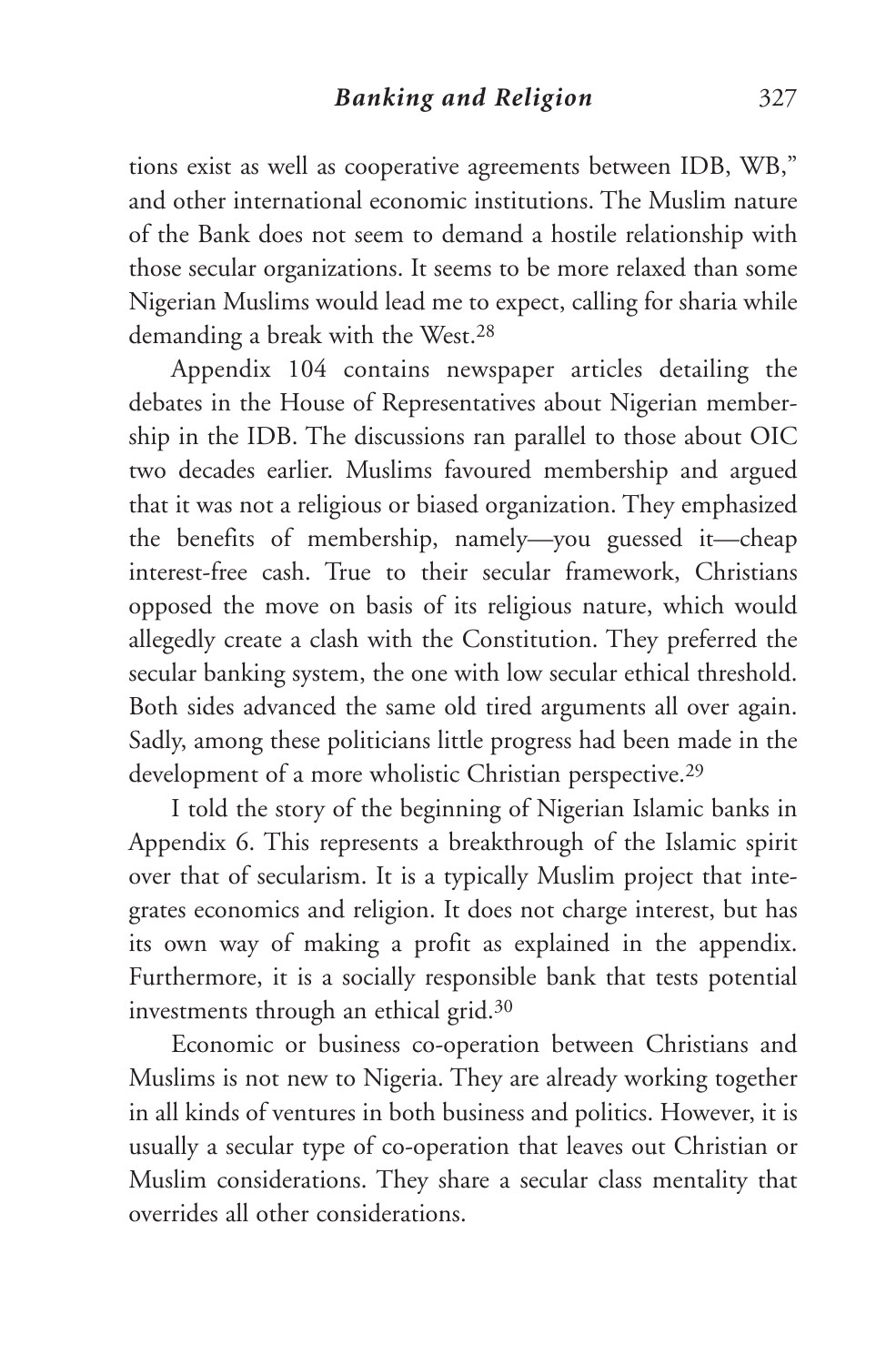*I am advising Christian-Muslim co-operation to cleanse the Nigerian economy from its secular accretions and begin building a system that will place service, justice and compassion front, line and centre. Profit would retain its function of oiling the machinery, but no longer serve as the sole bottom line criterion. This would be a system where the ethical principles of Christianity and Islam would not serve as mere brakes to be applied when a faulty system goes wrong, but where these principles would be pulling the entire engine forward to an economy of compassion and justice. Hassan al-Turabi said, "Religion is the motor of development."* <sup>31</sup> *That is the goal of both Christianity and Islam. So why not give it a try, Nigeria? Be creative and seek the [economic] truth, for according to Jesus, then the Spirit of God will lead you on. Now that's a promise to bank on!*

## *4. Inset: Patrick Sookhdeo*

Patrick Sookhdeo, the subject of this inset, is Director of the Institute for the Study of Islam and Christianity as well as of Barnabas Fund, both located in London. His newest book, *Understanding Sharia Finance,* is a *must* read for Christians, including Nigerian Christians, but not merely a *read*; it also needs challenging along the way, something I engage in as we proceed with this inset. According to Sookhdeo and some Muslim writers he quotes, sharia banking is a new phenomenon not even required by sharia. He provides an example of lending at interest from the early Muslim period and shows that it was widely practiced throughout the centuries. It was during the Middle Ages that "Islamic literature began to emphasize extreme asceticism," a process that seems parallel to simultaneous Christian developments. This movement led to increasing opposition to *high interest* especially. Actually, though practised all along the way, lending money at interest was *never* without challengers, it was always the subject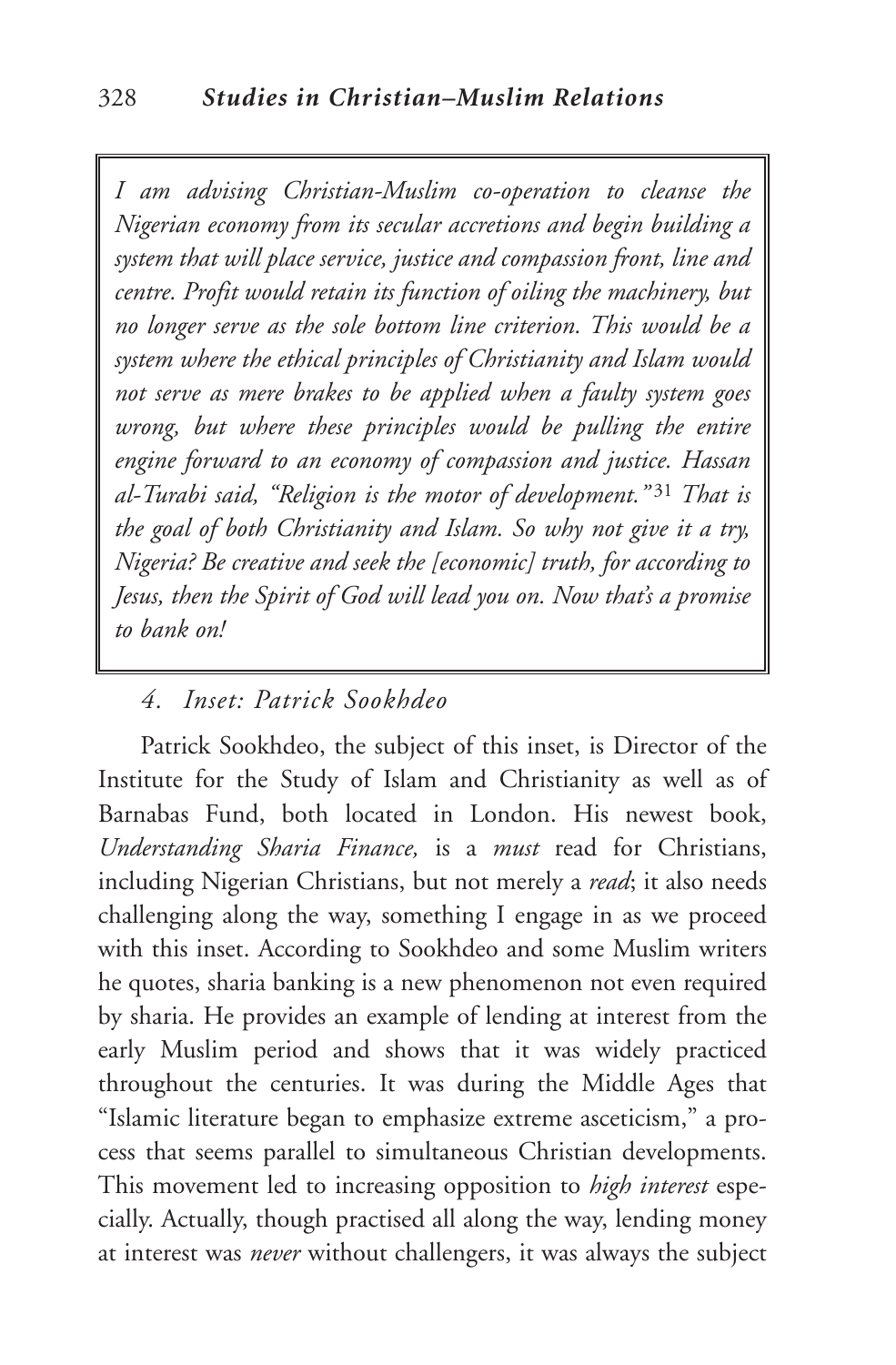of controversy, and often carried out under disguise. It was *usury* that was strongly condemned, i.e. high interest over fifteen per cent. After demonstrating conclusively that the taking of interest had become very common practice during the 19th century, Sookhdeo concludes that the declaration of Egypt's al-Azhar was simply in keeping with main street practice over the centuries.

I find it very interesting that, according to Sookhdeo, it appears that medieval Islam established a practice that became one of the foundations of Western banking, namely the use of cheques for money transfers. Others have made parallel claims for early sharia influence on the development of Western law and for Muslim contributions to Western science.<sup>32</sup> So, we have here another indication of a significant early Muslim contribution to the foundations of the modern West—and another indication that Islamic institutions and developments deserve more than contempt from Christians.

Sookhdeo regards Islamic banking "as part of the Islamist agenda to subvert and subjugate Western systems under the rule of Islam" and has plenty of justification for this position. Quoting liberally from Muslim authorities throughout his book, he "reveals the connections between Islamic finance and radical Islamic groups" as well as highly placed individuals. This notion is repeated frequently throughout the book and could be said to constitute its main theme. Islamic banking "offers terrorist *jihadi* groups a discreet way in which to raise and move …large amounts of money…." He goes out of his way to trace the connections between Islamic banking and the global Islamist movement—and these are many and substantial. His is not an exercise in generalities: He provides dates, names of persons, organizations and conferences and every possible kind of concrete facts to support his assertions. The main goals of Islamic economics are political and religious, not financial, namely to gain support for radical Islam and to promote Muslim separatism. After all is said and done, Islamic banking is an economic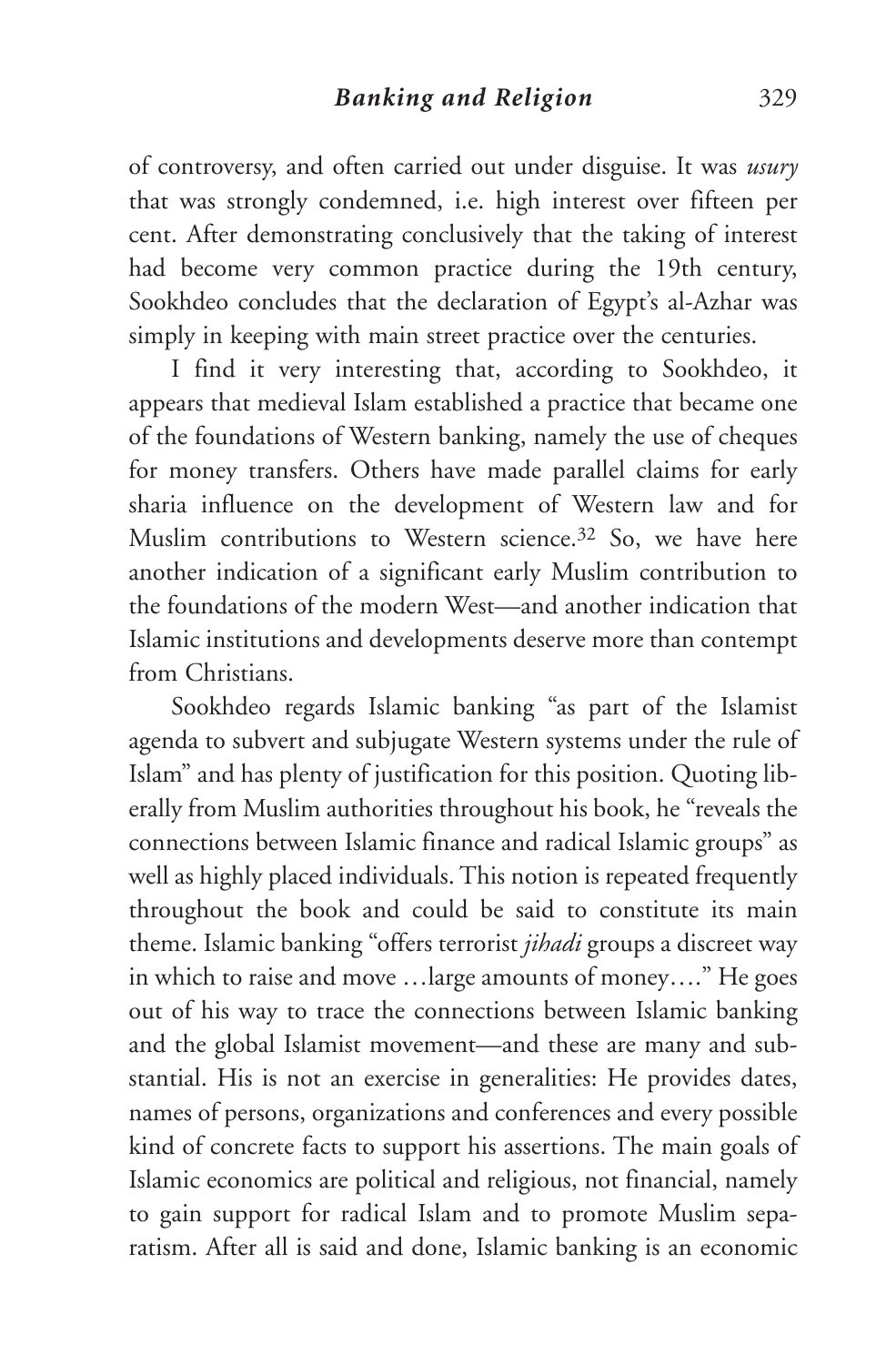tool to implement a new sharia world order.33 It is part of the Muslim *jihad* to take over the world.

The following are among Sookhdeo's claims and assertions about Islamic banking:34

- Islamic banking is part of the Islamist agenda, to gain support for radical Islam and terrorism and to promote Muslim separatism and even world domination. Sookhdeo's list of prominent members of sharia banking boards in the UK are mostly members of Islamist organizations either with direct terrorist connections or with terrorist offspring. Among the groups he lists is Pakistan's *Jama'at-I-Islami.*<sup>35</sup> That should sound familiar to all Nigerians. Would the similarity with our own *Jama'atul Nasril Islam (JNI)* be purely accidental?
- In the West, these financial institutions "appear outwardly moderate, while secretly pushing for radical goals." "Although the larger movements [in the UK] claim they are committed to legal methods to attain their goals, their ideology has spawned many radical groups and terrorist organizations" (p. 41).
- It is an "invented tradition." Such rigid views about interest and profit were not the norm in earlier centuries (pp. 9-10).<sup>36</sup>
- The system is based on "legal tricks, the interest simply being hidden and relabeled. It has been described as "deception" (pp. 23, 25, 32, 37-38).
- The system lacks normal and proper accountability and transparency protocols and is not subject to a "robust regulatory framework." It can more easily conceal its activities than can Westerntype banks. Corruption is a serious problem (pp. 42-47, 51, 63).
- It "violates the spirit of sharia and may facilitate the activities of criminal financial actors," including money laundering (pp. 23, 42-43).
- It is a tool to create a "captive market" of Muslims who will deal only with Islamic banks, separates Muslims from the eco-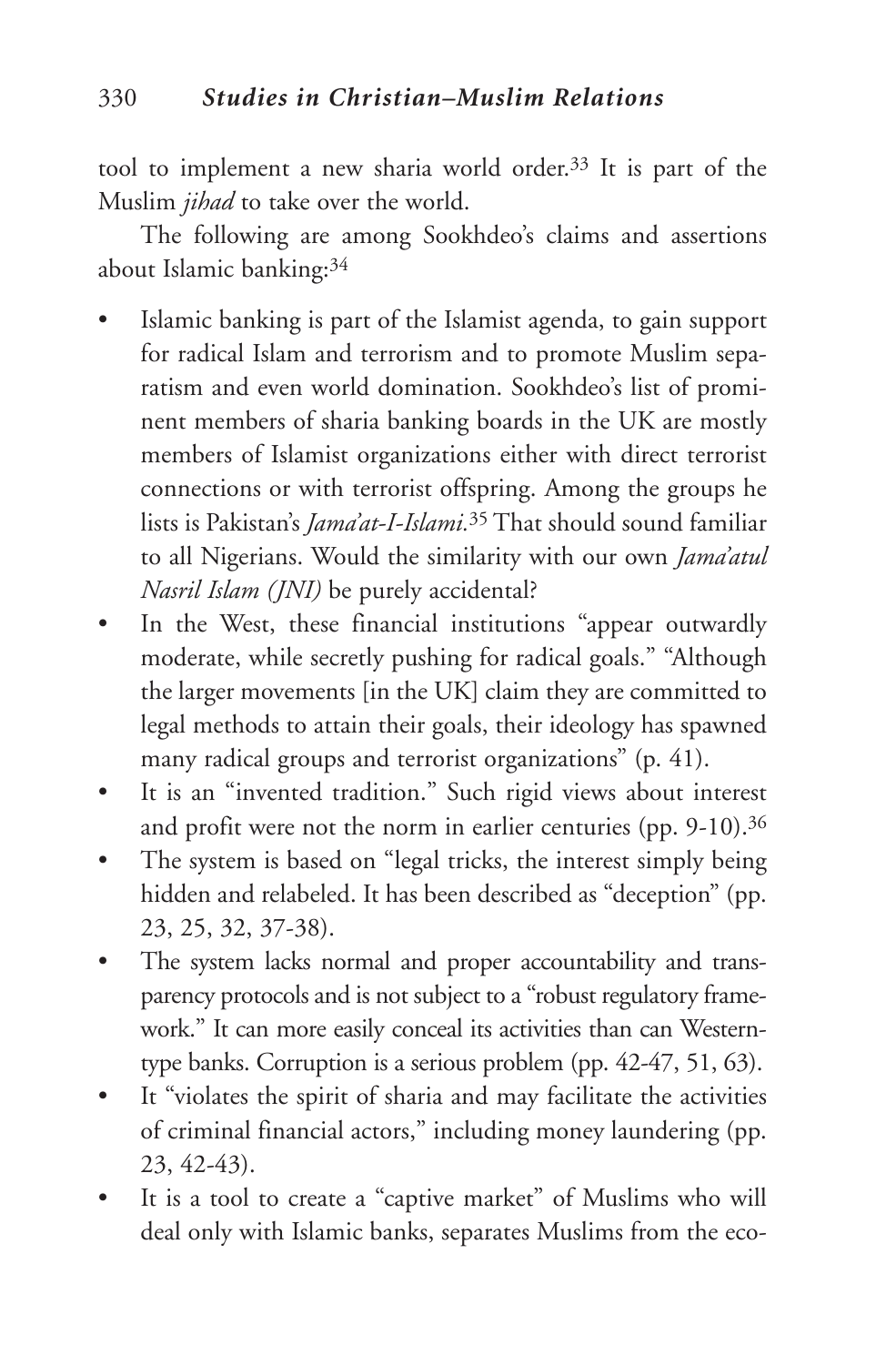nomic main stream and exploits them. Even the British involvement is aimed more at attracting huge amounts of petrodollars than in meeting the demands and needs of the British Muslim community. The latter is "used simply as a pious cover" (pp. 25-27, 79).

- Islamic economics, including banking, have "dismally failed in relieving poverty" in Muslim countries (pp. 25, 55).
- Western bankers and other authorities falsely assume that Islamic banking represents the consensus of the entire Muslim community. In fact, most Arab governments "were at first hostile or ambivalent…." Even today Libya and Morocco refuse them licenses, while some other North African governments "are extremely cautious in their approach…." These negative reactions are due to the perceived links of the system to Islamism. Oman does not allow Islamic banks "because it believed banks should be universal, not specific." 75 per cent of British Muslims are said to be "indifferent to sharia finance and that there was no automatic demand for it." 83 per cent "questioned the necessity" of it. 50 per cent wondered how Islamic these institutions really are (pp. 38-39, 61, 69, 78-79).
- Different sharia traditions and interpretations by various scholars cause confusion (pp. 45, 50-51).
- The entire system is dependent on sharia experts in Islamic finance. There is a great shortage of these so that a small body of experts are found on many boards across the world. Some up to 30! They charge up to \$10,000 per hour! (pp. 49-50).37
- In some countries non-Muslims are drawn to these banks: some, because of good profits; others, because they regard the system "as more ethical, fair, and stable" than the "predatory" Western institutions (pp. 52, 56, 76, 78).
- "Contrary to their goals, the tendency is for the emerging Islamic economy to be driven by market forces and to become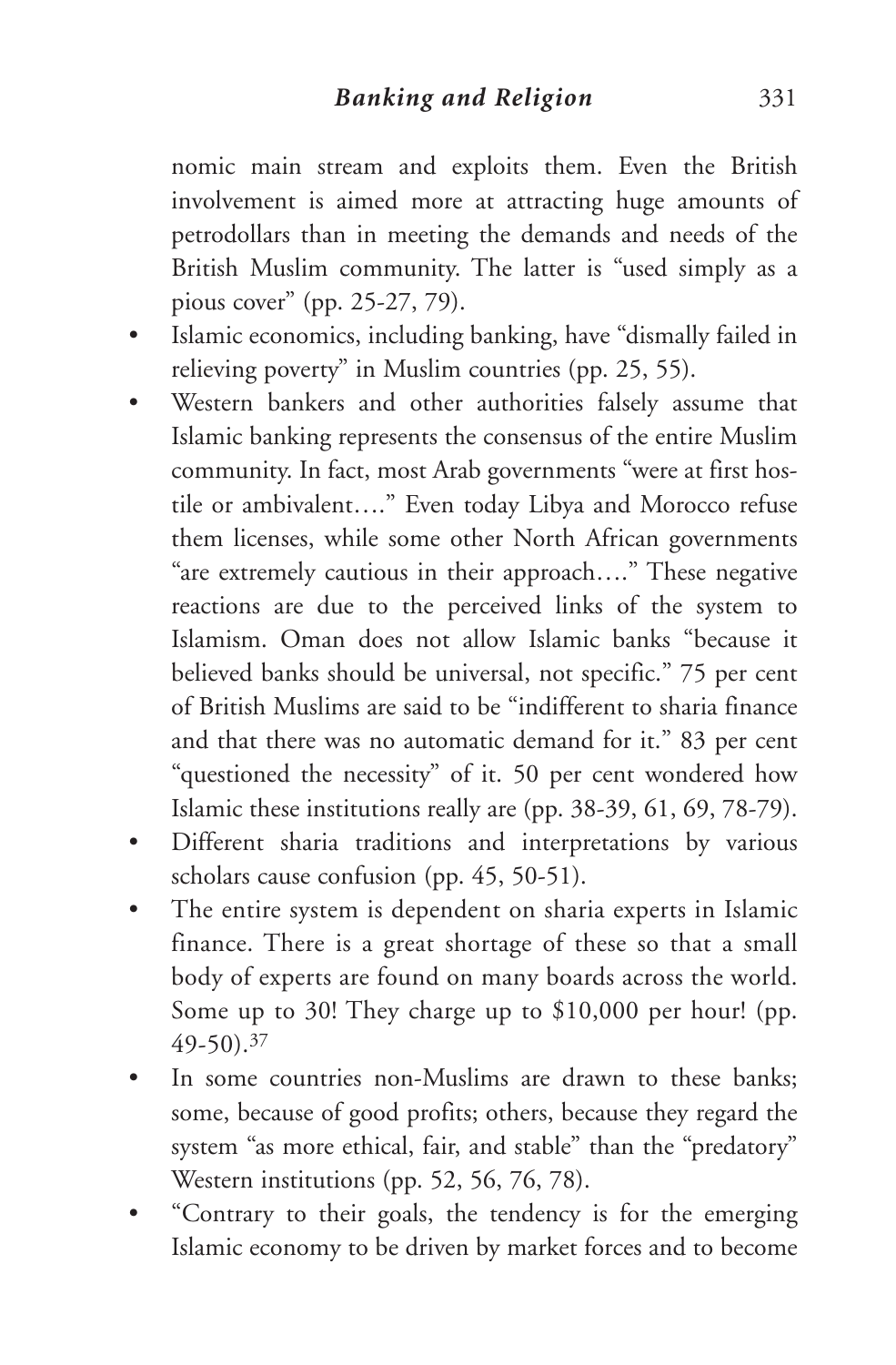an integrated subdivision of the Western-dominated global economy." Some see it as just copies of Western institutions (p. 55).

- "It is clear that the Islamist movements have artificially generated the need and demand for sharia finance" (p. 79). Boer: If Sookdheo does not object to the ways of Western banks and business in general, why should he object to this feature in Islamic banking? They both do the same thing: Create artificial needs and wants. The goose and gander kick in once again.
- The demand for this system "is not a purely religious phenomenon." Sookhdeo holds the "assumption that sharia finance is a politically-driven Islamist invention masked in religious idiom" (p. 79). Boer: Readers should recognize this interpretation as an open embrace of the dualistic approach this series is meant to expose, help you reject and overcome it.
- In spite of the negatives listed above, Sookhdeo admits that to Muslims the sharia connection, "this divine directive," "is the preeminent point and the final say in the matter" (p. 53).
- The final paragraph in Sookhdeo's book: *The response of governments and other authorities to this process requires urgent and sustained attention. Detailed recommendations cannot be provided here, but we suggest that it would at least be prudent for Western governments to exercise more discernment over their…support for sharia finance, at least to the extent of recognizing…its vulnerabilities and in particular its lack of external accountability. At a time of intense debate in Western countries over the proper role of religion in public life, the possibility of sharia finance's giving to Islam an inappropriate influence over financial and economic policy must also be acknowledged. Political, economic and financial institutions are wise to take note of any possible threat to their own systems, and to provide necessary checks and balances before it takes effect. The provision of rig-*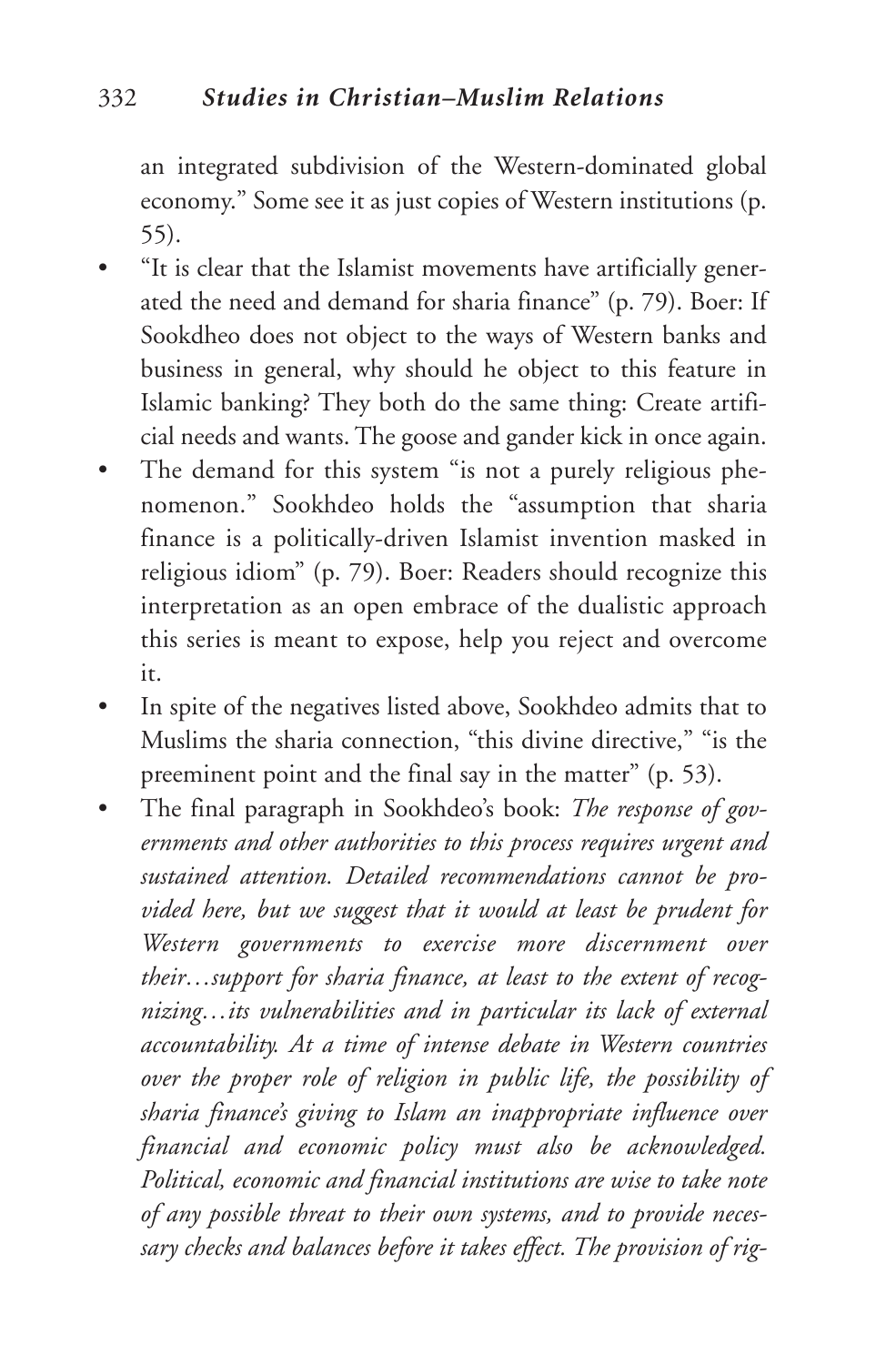*orous regulatory mechanisms for Islamic practices and products, according to internationally accepted norms, must therefore be a priority* (pp. 56-57).

I would urge you to read Appendix 2-4 in Sookhdeo's book, where he gives a summary of sharia banking in many countries, Muslim, Western and Asian non-Muslim. It is very enlightening to see how countries react so differently.38

I also want you to realize that though his is a very helpful book, it is not an objective book: It is part of Sookhdeo's anti-Islamist struggle and thus selective in the topics discussed. Do not look for anything positive or supportive. Such a book is legitimate and I do not criticize Soohdeo for it. In fact, I recommend the book highly, especially for Nigeria that is presently trying to give birth to Islamic banking. Much of his critique of the system is derived from Muslims themselves. But—and this *is* a criticism—it is also infused throughout with the semi-secularist dualism so common to Evangelicals, that shines through all of Sookhdeo's work and that partially derails it. While he totally condemns Islamic banking, he does not utter a single critique of the secular Western banking system that has just cast the world into an unprecedented downward spiral due to its avarice and carelessness. Sorry, not quite true. There is that one exception of one single word: Sookdheo refers to the Western system as "predatory." Profoundly true. But that's it. For the rest, the Western system is implicitly upheld as the standard to which Muslims should conform. Well, that is Evangelicals for you and other Christians afflicted with this semi-secular dualism. It is a *serious* critique. Missionaries have imported the same worldview into Nigeria and saddled the church with it. The result is a clumsy and inadequate response on the part of Nigerian Christians to Islam.

In spite of that serious critique,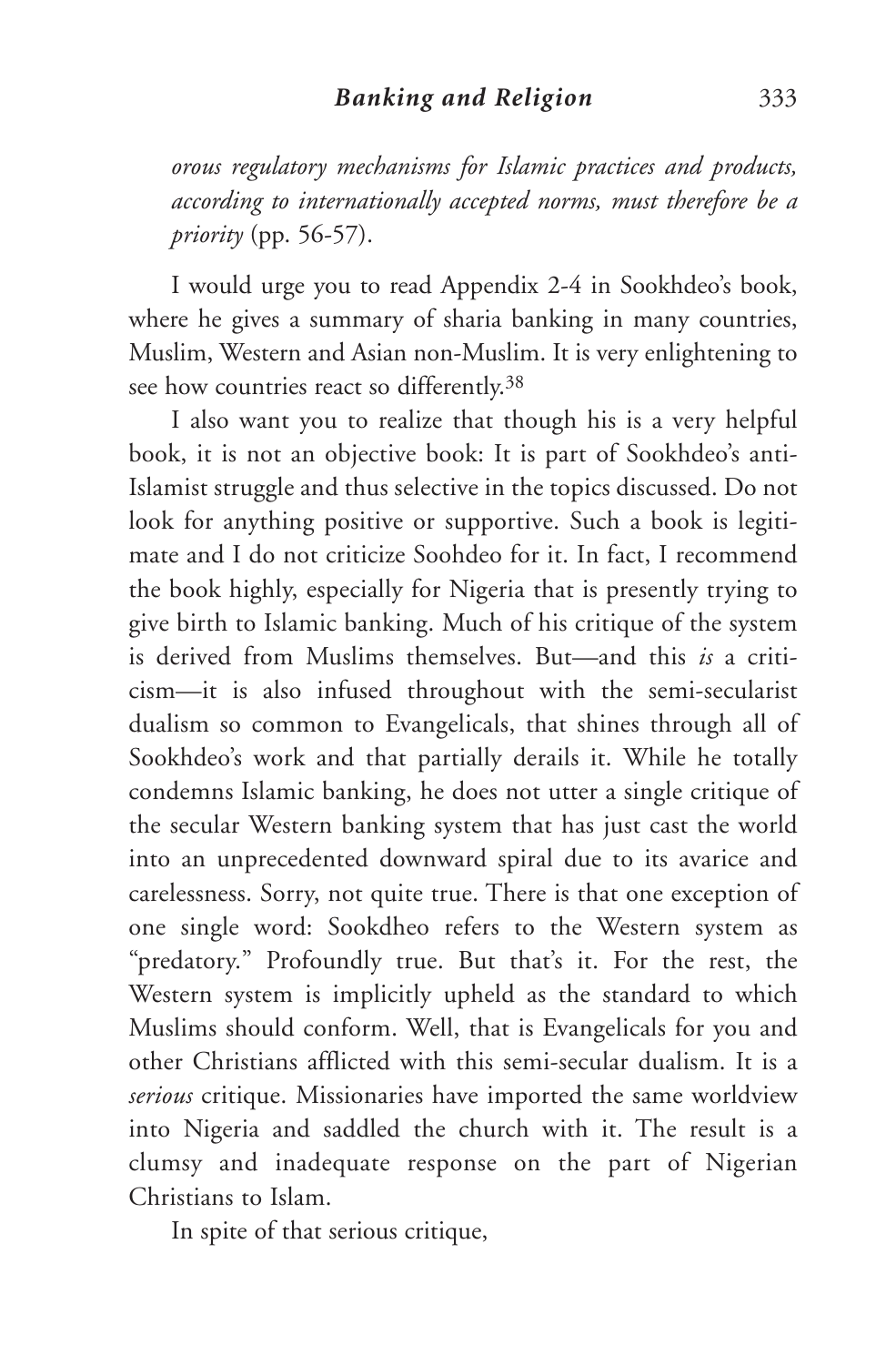*Nigerian Christians, moderate Muslims and the FG need to ensure that the budding Islamic banking sector in the country is not in any way tied to militancy and terrorism, whether internally or globally. Sookhdeo demonstrates very convincingly that much of this sector has such connections. It is the reason some Muslim countries are either cautious or have rejected it altogether. Any such institution must be shut down immediately with zero tolerance, for if left to operate, it will be like a cancerous worm that will be difficult to eradicate once it has settled in.*

## ▲ *Miscellaneous Banking Issues* \_\_\_\_\_\_\_\_\_\_\_\_\_

Given its basically even Christian-Muslim split, Nigerians have no choice but to work together. But there are some important issues we need to deal with. First, I have clearly demonstrated that faith, belief or worldviews undergird the activities of all individuals and organizations, including those with a secular orientation, including *all* banking systems. In earlier chapters I have argued that you cannot prefer secular Common Law above sharia on basis of the distinction of the former's neutrality and the latter's religious nature. Common Law has its own belief system in the background, possibly even including an early sharia component, and is not religiously neutral any more than is sharia*. Exactly the same paradigm holds for secular and Islamic banking. Please think that through and come to some conclusion as to its implications,* some of which have been mentioned already.

Secondly, Islamic banking is an ethical system. Ethics are as much part of the bottom line as are profits. In contrast, secular banking may be guided by some ethics, but the ultimate guide is the bottom line of profit. It is basically predatory. Christians should at least be interested in this ethical aspect of Islamic banking, for such an approach is more at home in our religion. So, why do we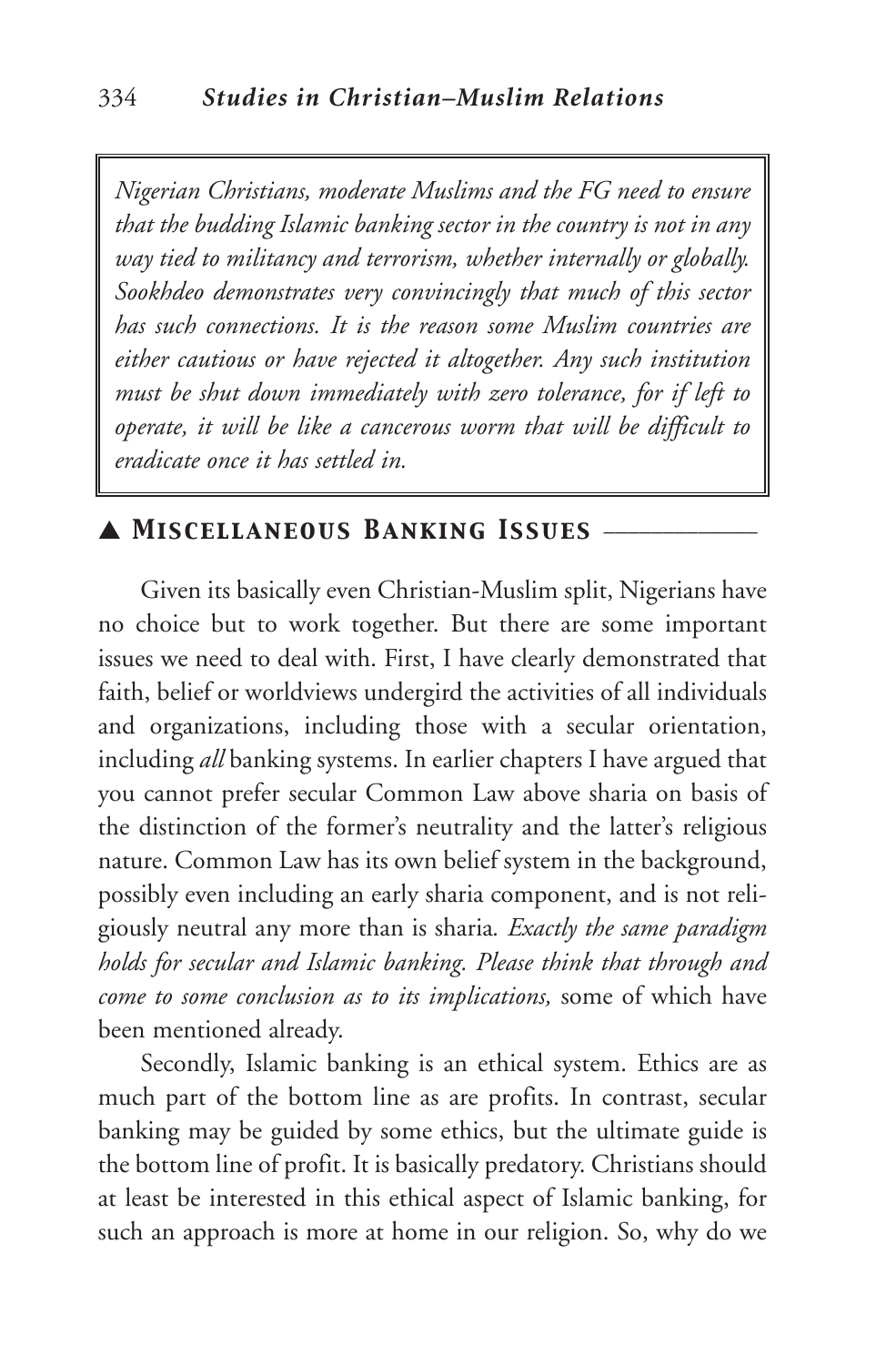outrightly reject Islamic banking? Have we analysed it responsibly? Or are we guided only by fear, hatred and anger? These may be understandable, given the trying circumstances some Christians have experienced at the hands of sharia advocates. Try to put them aside for a moment and compare the two from a *Christian* principial perspective. How do you think we will come out? I know the secular answer here, but in this series we reject that approach by definition. We all know the mainstream Muslim answer, but it can be befuddled by the same kind of dualistic secularism that derails many Christians.39

*It is the Nigerian Christian answer that is at stake here, for they are the ones wobbling in the mire of hesitation. Kuyperians basically stand on the side of mainstream Islam here with its ethical emphasis. May the line of reasoning in the study guide above help Christians overcome the dualism that so often puts us in the secular camp. May we recognize and carefully weigh the faith component of all three sides and respond appropriately.*

Then a question for *mainstream* Muslims. Yes, mainstream. I firmly reject the approach of both secular and militant Muslims and do not include them in the equation except to warn against them. Muslims, you know that Christians do not trust you. I am not sure I do either. Many of us are convinced that your push for Islamic banking is really a part of a *jihad* plan to Islamize the country. There are Muslims who openly state that. You need to persuade us that this is not the case with us here in Nigeria. An Islamic banking system alongside other systems is legitimate in a multi-cultural and multi-religious setting that is Nigeria.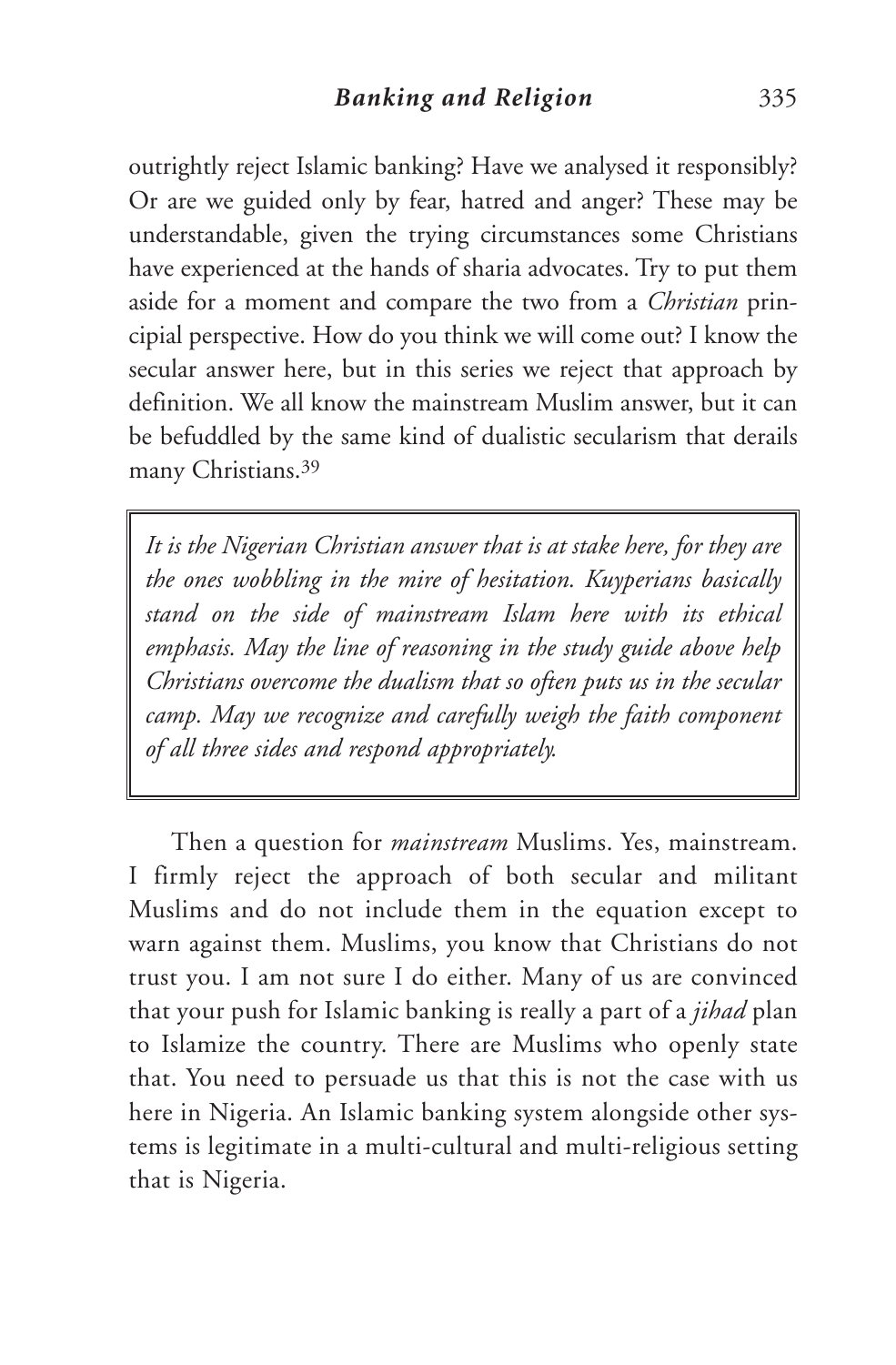*What is not legitimate is to entertain plans to eventually impose an Islamic monopoly on the country. It is up to you to persuade us of your real intentions and gain our trust and confidence. Though competition between the Western and Islamic systems is legitimate, Nigeria should not allow competition to the bitter end that would spell the demise of any of the three major players in the market.*

Having said the above, I also need to advance two caveats that could undermine the above paragraphs. The issues are complicated. Arguments from one legitimate position can lead you to the opposite of another legitimate position. Hence, all the angles need to be examined, even contradictory ones. The first is that an open marketplace is characterized by competition, mergers, acquisitions, takeovers, and the like. In spite of what I wrote in the above box, if Nigeria's capitalistic banks may engage in all these and slowly develop monopolies, why should Islamic banks be prevented from developing monopolies? Remember the goose and the gander. Perhaps Islam has internal principles that would prevent this from happening? I would not bet on that! Remember the hourly fees of \$10,000 on the part of sharia experts!

*Nigeria needs to decide: open competition to the bitter end or preservation of a balance by government intervention.*

The above two boxes contain contrasting proposals. I do not feel qualified to advocate the one approach over the other. Life is complicated. There are opposite interests and needs, all of which are legitimate but not all of which can be pursued. Sometimes tradeoffs cannot be avoided between one good and another. The decision is Nigeria's to make.

The second caveat is that, according to our Kuyperian theory,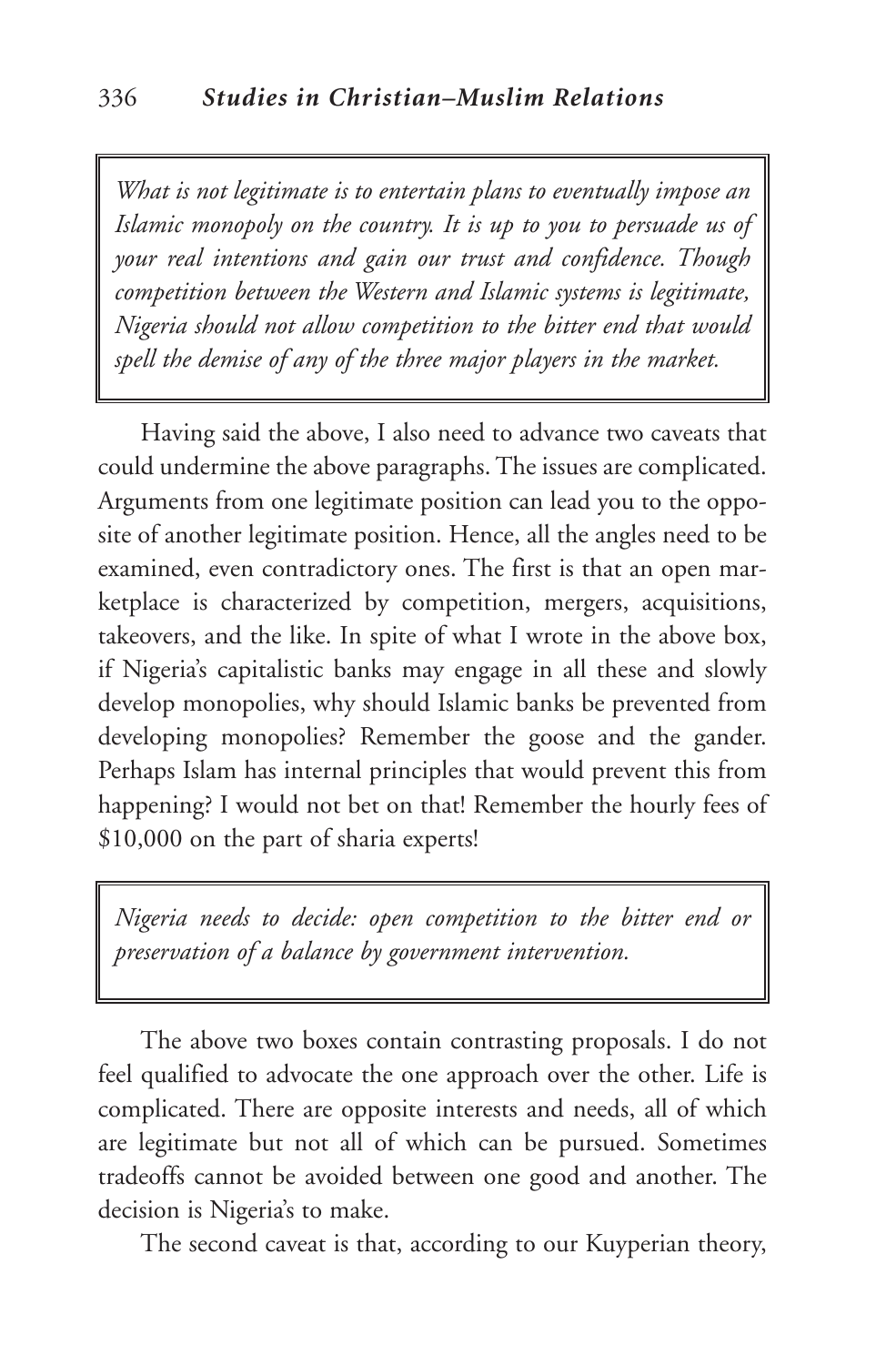the function of government is to prevent the development of monopolies and unbalanced power equations within and between societal structures. At the moment there *is* a monopoly of secular banks.

*One could argue that governments should try to correct that monopoly by a temporary policy of affirmative action in favour of Islamic banking as per a suggestion by Ali Ahmad from Unijos.*<sup>40</sup> *In the long run all banking systems should have equal opportunities, provided they have no militant and terrorist links.*

For Nigerian Christians and Muslims together, it is imperative they avoid any entanglement with militants in banking. This is a serious issue that will make or break any arrangement we agree upon. Nigerians, Muslims and Christians, must join the world *jihad* against Islamism, a *true jihad against a false jihad*, if you like. In Nigeria, mainstream Muslims should naturally take the lead in this *jihad.*

Put more positively, Nigeria has room and money that can absorb a wide-ranging banking system. Muslims have already started to experiment with banks based on their ethics. It is time Christians make a start as well in two directions. Instead of opposing or undermining Muslim banking, they should help develop it properly. A negative approach will not prevent it from developing, but it will develop in a wrong way without Christian input. Secondly, Christians should begin to develop a banking concept that includes Biblical teachings linked to banking experience and principles such as accountability and transparency. Once they have developed a mature concept, they should consider offering it to Muslims and see if theirs cannot be combined with the Muslim approach. The participation of both religions will greatly help prevent militants from getting their claws into the pot.

Christians will need to carefully determine Biblical teachings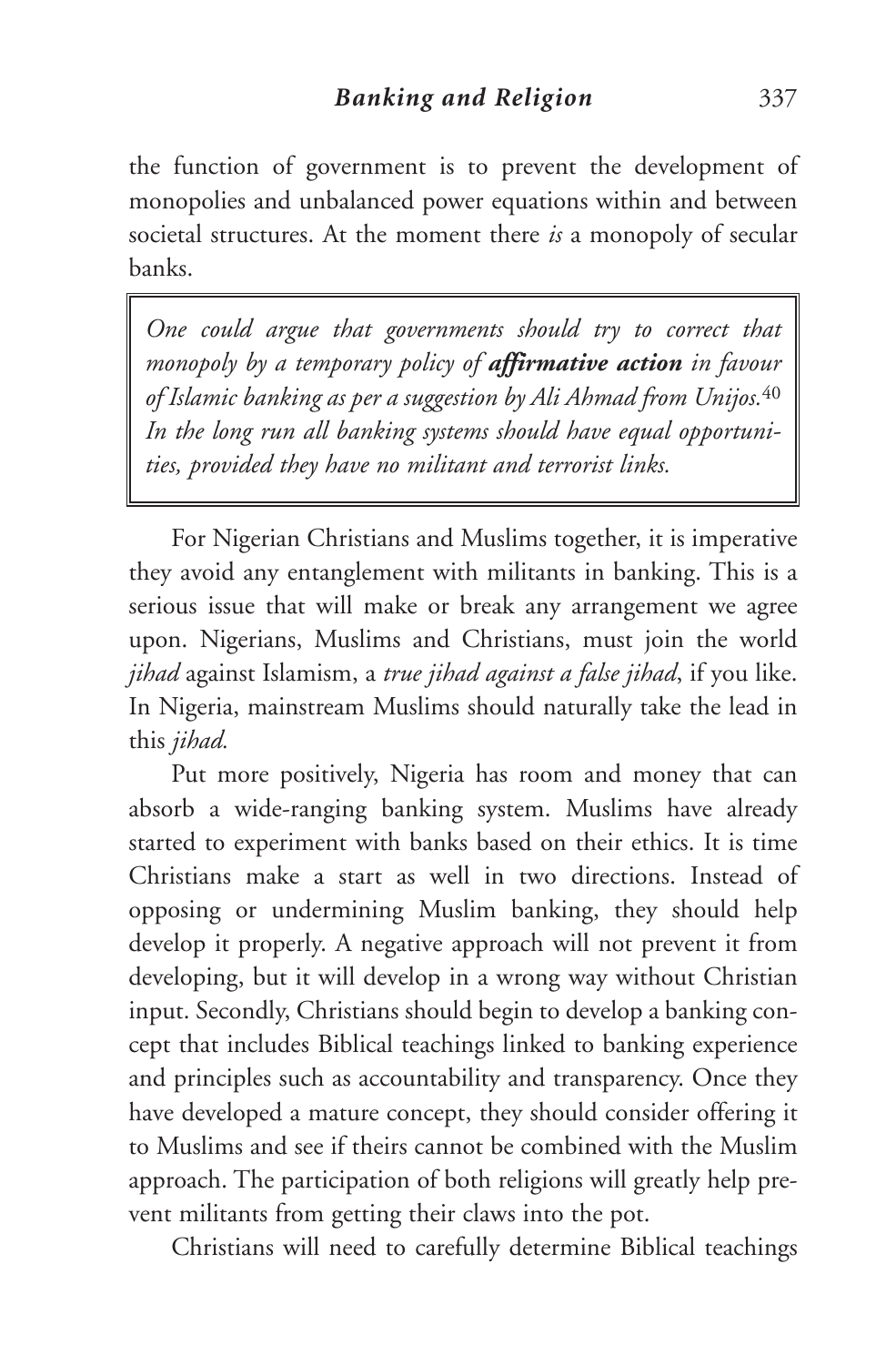that hold for this sector. I once wrote that any Christian approach to business, including banking, "must be based on a positive appreciation of economic life as an important sector of the Kingdom of God." Solutions based on dualism that relegates business to secondary status in the Kingdom of God will always fall short of the goal. The Bible itself is full of positive references to business and never betrays a negative spirit towards healthy forms of it. "Economic activities are meant to contribute to the development of society and the Gospel shows that this can and should be done by being service-oriented."

Christians often claim that the challenge is too huge. They then become victim to paralysis. I have written elsewhere that "The claim that nothing can be done is one of Satan's most successful ploys. It is a myth that must be broken; Christians must be robbed of this excuse. They *can* change things…. The basic obstacles here are not the economic circumstances, but lack of integrated Christian vision and faith"—that old devil of dualism.41 At the very least, we must root out the virus of corruption and dishonesty that has eaten so deeply into the national soul, so deep that many say that it's in their blood. Not so. It is not our blood that is corrupted; it is our heart and, consequently, our mind—and that, fortunately, is not beyond God to heal. It is called "being born again" and implies serious conversion and recommitment. That corruption needs to be rooted out of any banking system has become very plain in the recent debacle in the Americanized global economic system. Some other principles that should come into play:

- Wholism—the Christian religion covers every act, thought and policy. No neutrality anywhere.<sup>42</sup>
- Business is included in the Cultural Mandate. Conducting business, including banking, is part of the human calling before God. That makes it a sacred, holy *mission*. We are God's vicegerents, His representatives on earth in all that we do, also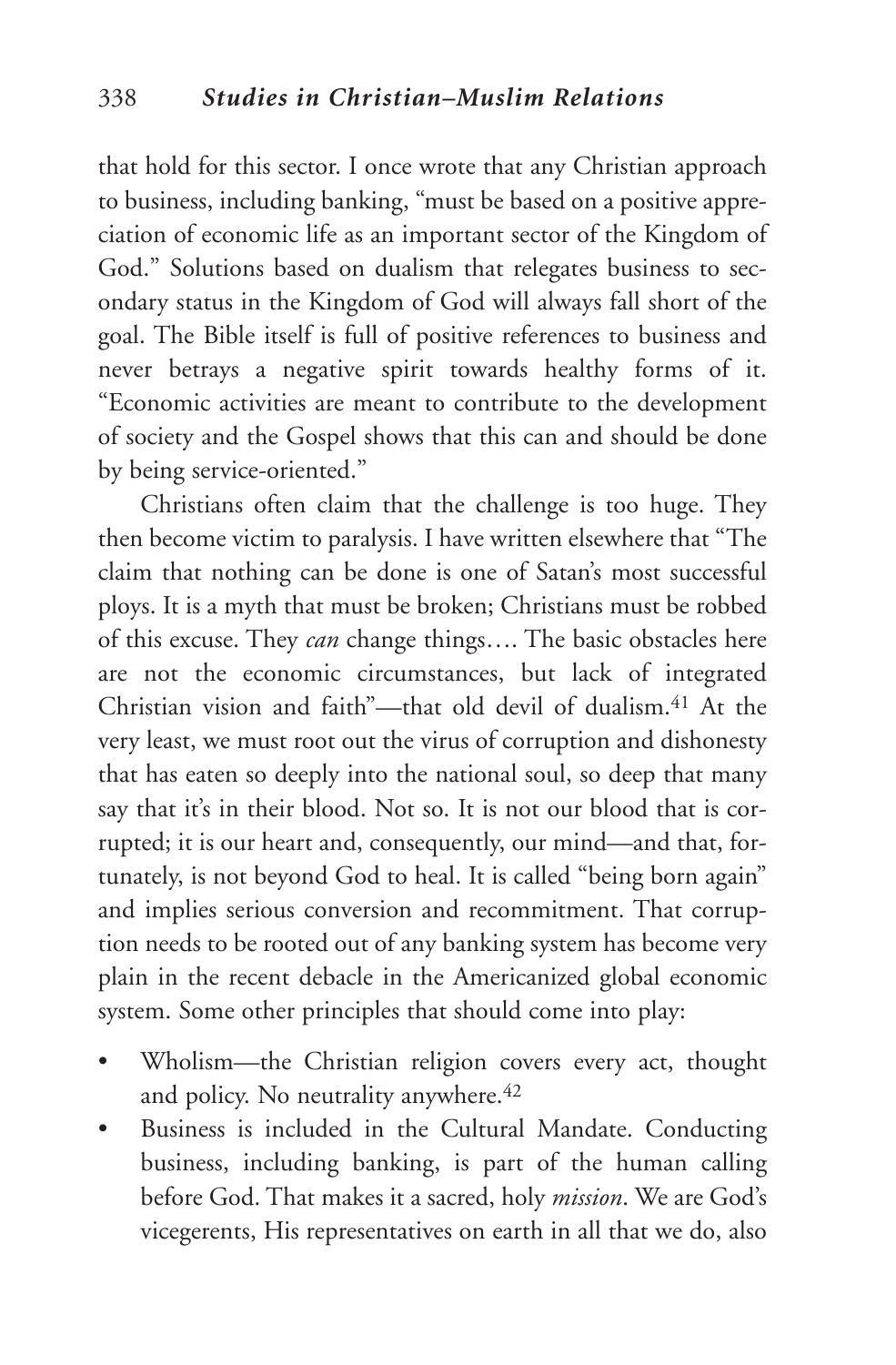in business.43

- Image—You are to view your clients as being made in God's image and as you do so, reflect that image yourself so that when your client thinks of you he is reminded of God's justice, compassion and love.44
- Priority of service, not of profit.<sup>45</sup>
- Responsibility of the investor for where and how his investment is used—as blessing or curse. The key word here is "justice."46
- God's law in the OT is very broad; it includes "natural" law as well as moral law. It includes many concrete laws for guiding society as a whole. It also includes the Decalogue or Ten Commandments. There is a wealth of divine wisdom and justice embedded in these laws even for today as long as they are read not literally but contextually and historically.47
- There are many precepts in the Bible that need to be applied: your client is your neighbour; love your neighbour…; you and your neighbour are both God's Temple; do unto others…; build up each other. The Bible is full of terms such as love, mercy, compassion, justice.... All of these are necessary components in business and banking worthy of Christians.<sup>48</sup>

# ▲ *Closing Comments* \_\_\_\_\_\_\_\_\_\_\_\_\_\_\_\_\_\_\_\_\_\_\_\_\_\_\_\_\_

There is not a lot more to say at the end of this chapter. Almost everything in it builds on materials found in earlier chapters and volumes. Little of it will surprise those who have read those earlier materials. The chapter shows what happens when you take seriously my emphasis on wholistic religion, democracy, pluralism and multi-religion cum multi-culture and do away with the neutrality myth of secularism. All of this assumes the goose-gander equation. Or the definition of wholistic religion that creates a level playing ground for all religions and worldviews. Underneath it all lies a